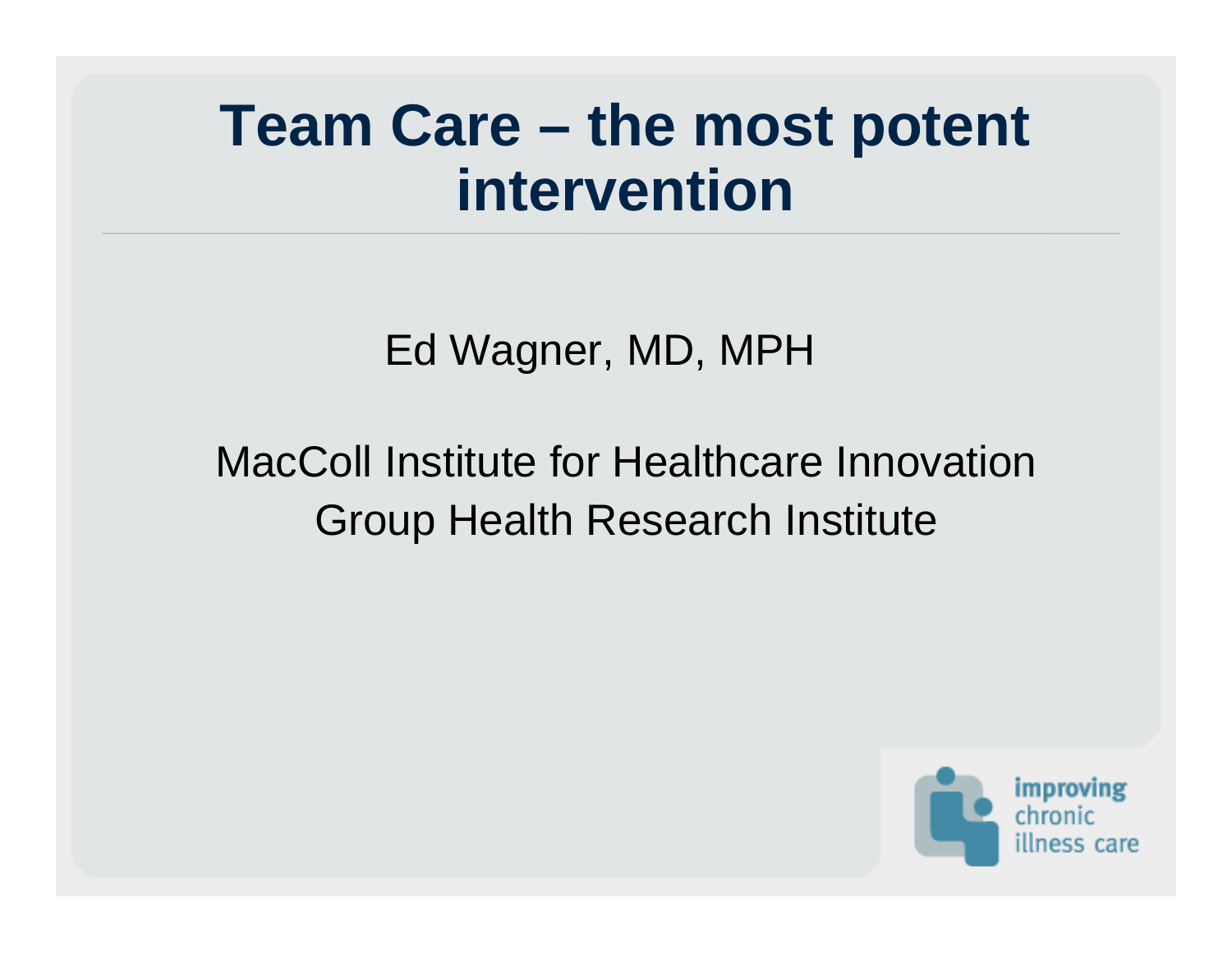#### What kind of changes to practice systems improve chronic and preventive care?



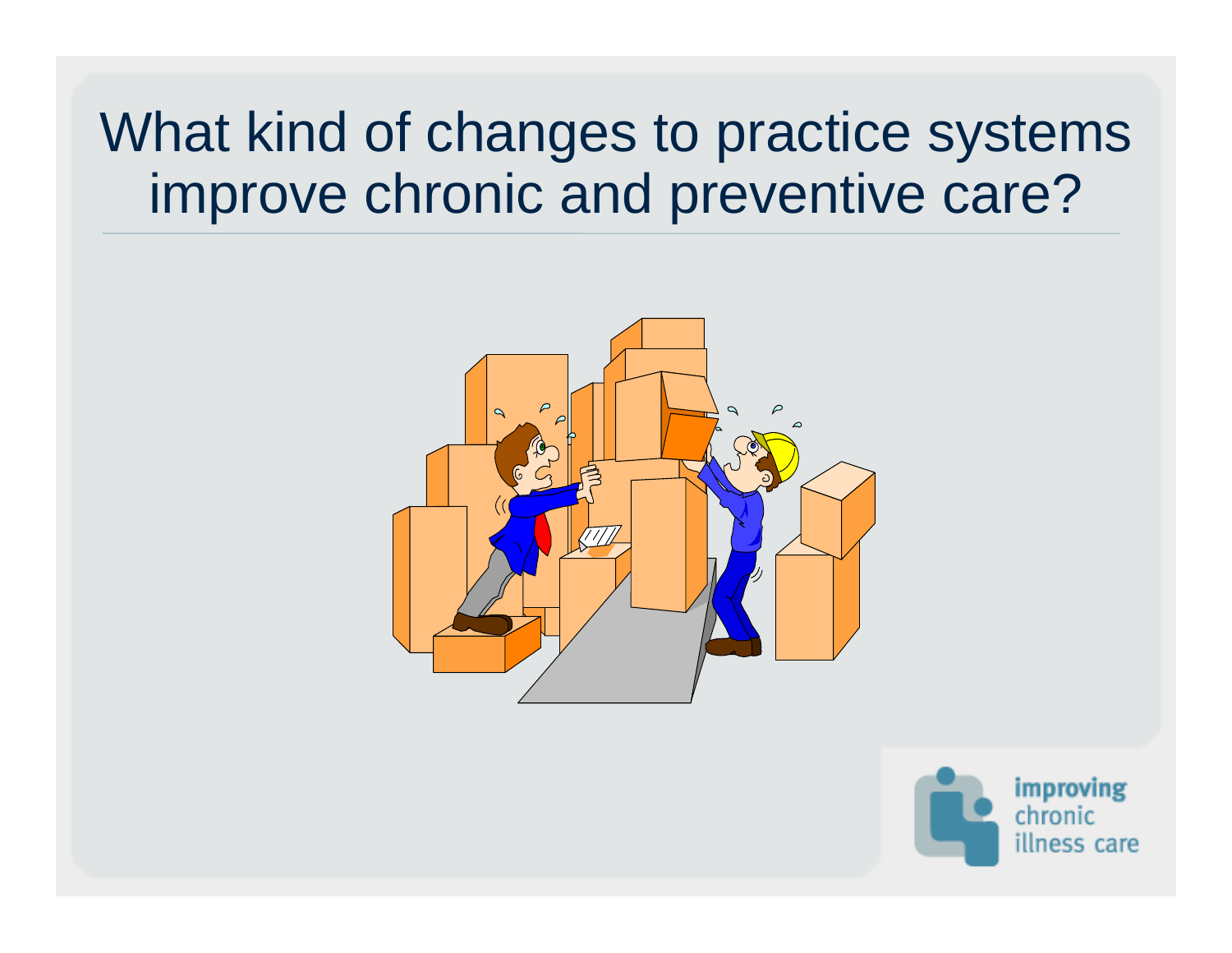#### **Effects of Quality Improvement Strategies for Type 2 Diabetes on Glycemic Control**



Difference in Postintervention HbA<sub>1c</sub>, %

#### *JAMA.* 2006;296:427-440.

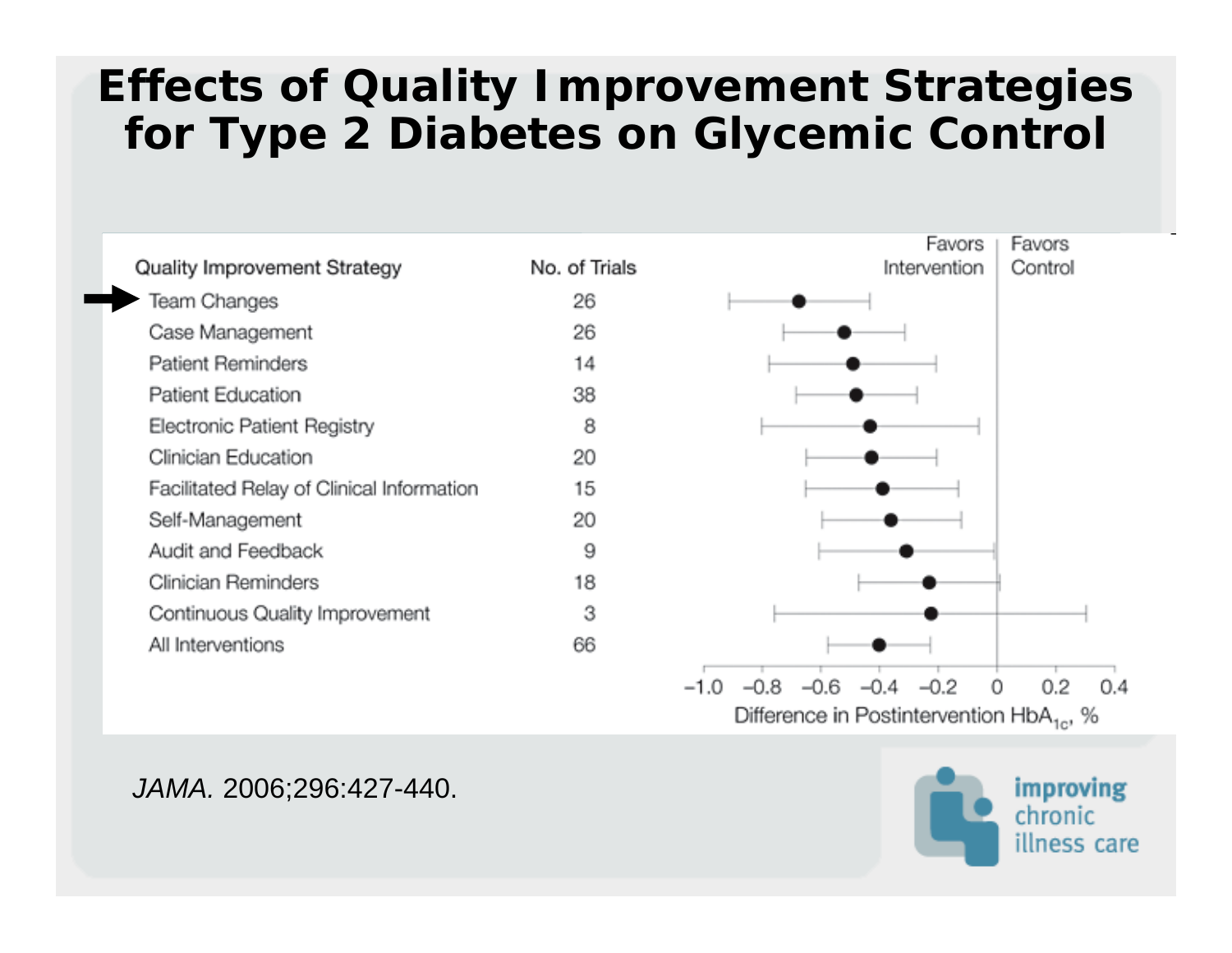#### What do they mean by Team Changes?

Changes to the structure or organization of the primary health care team, defined as present if any of the following applied:

• Adding a team member or "shared care,"

• Use of multidisciplinary teams, ie, active participation of professionals from more than 1 discipline (eg, medicine, nursing, pharmacy, nutrition) in the primary, ongoing management of patients.

• Expansion or revision of professional roles

improving ss care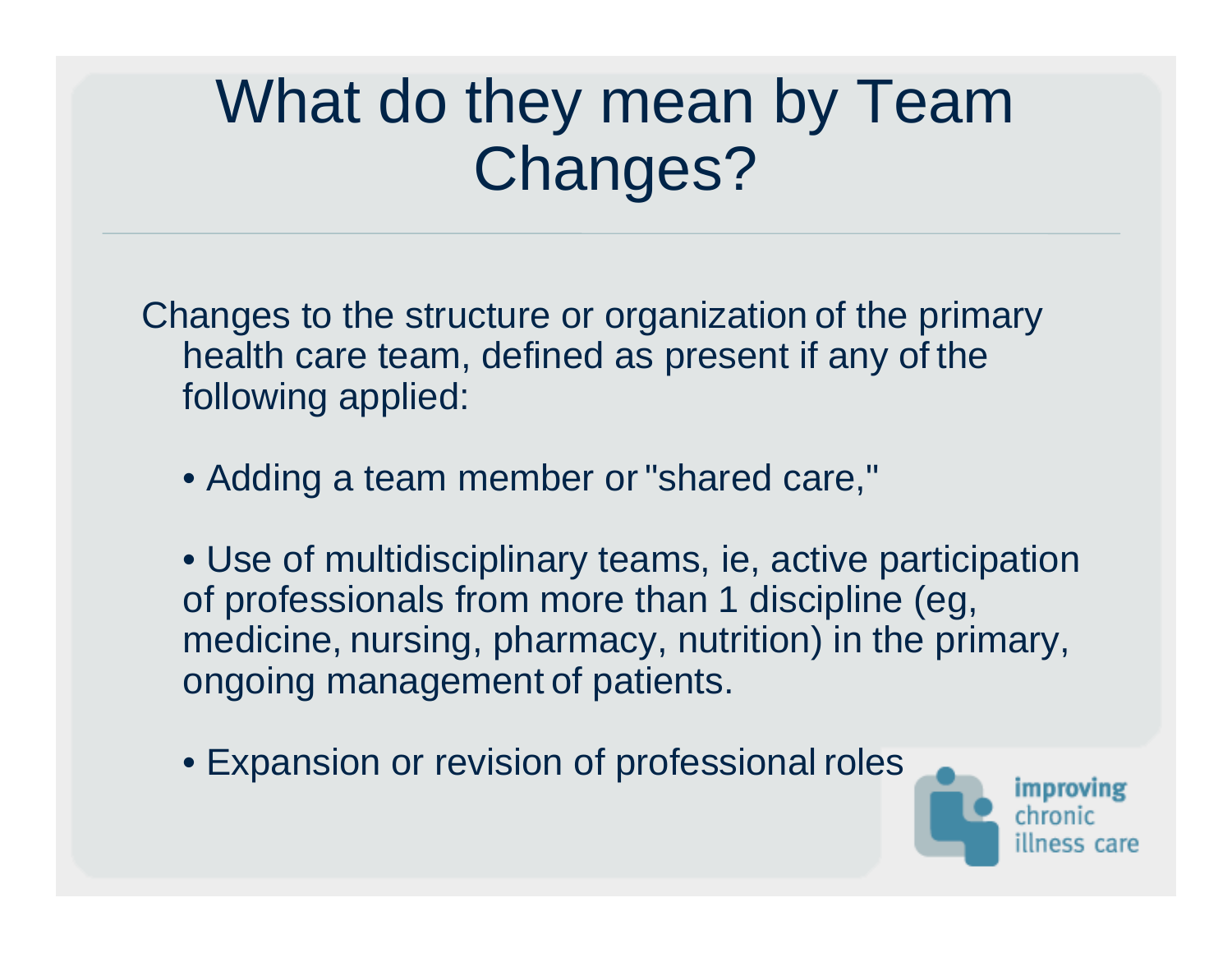#### **Team Care**

- **Recognize the MD can't do it all**  Ostbye et al.\* estimate that it would take 10.6 hrs/working day to deliver all evidence-based care for chronic conditions
- **Build an effective clinical team**  www.teammeasure.org
- **Define roles and tasks and distribute them among the team members.**



**WORKING TOGETHER GETS THE GOODS!** 

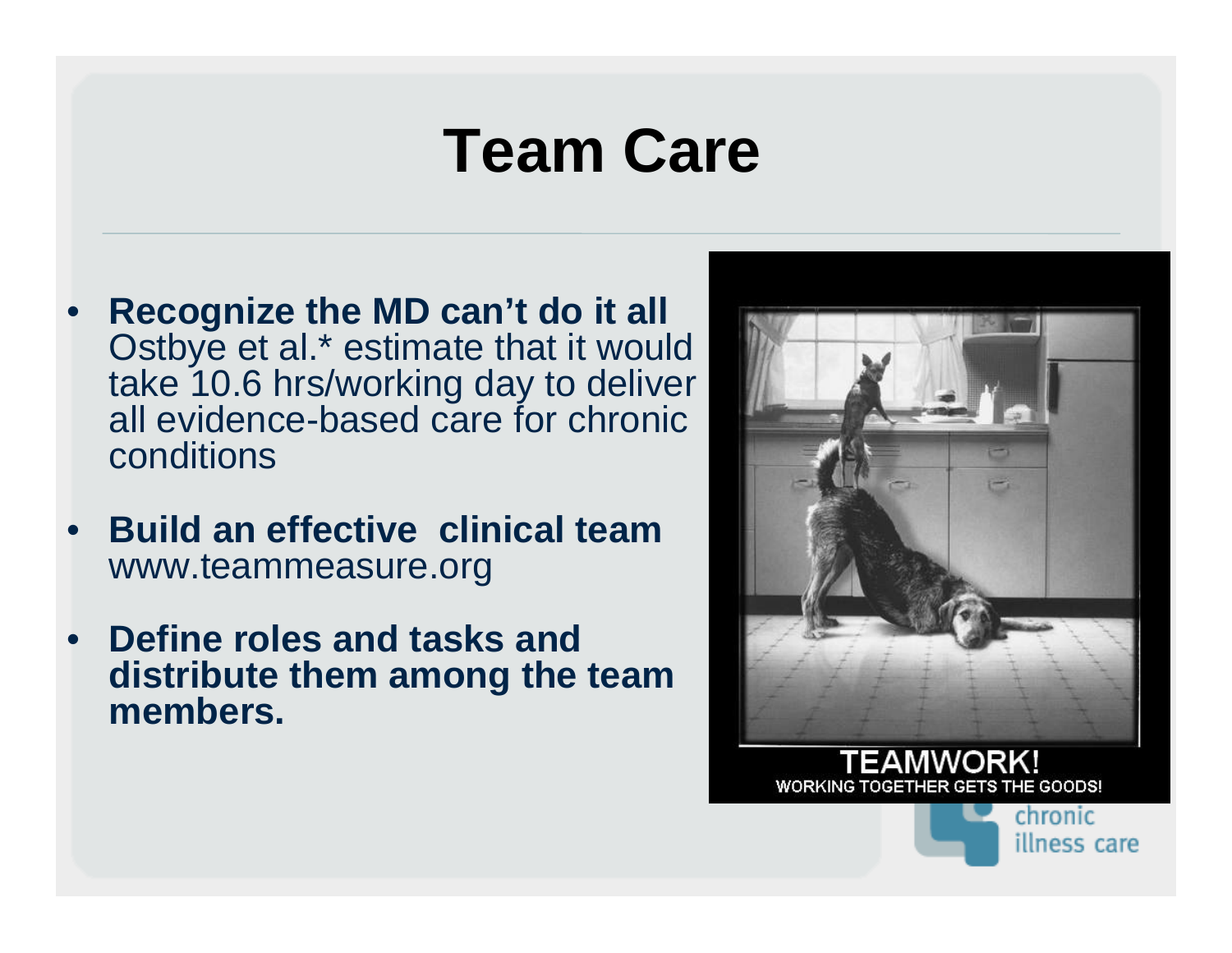#### **Organizing for Team Care**

#### **Tasks**

#### • **Determined by guidelines**

Review registry Diabetic foot exam Peak flow measurement Administering the PHQ-9 Review self-management goals Follow-up phone calls

- **Roles**
- **Population manager**  maintains registry, calls patients, performance measurement

#### • **Care manager**  provides more intensive management/follow-up for selected patients

• **Self-management Coach**  provides SM assistance

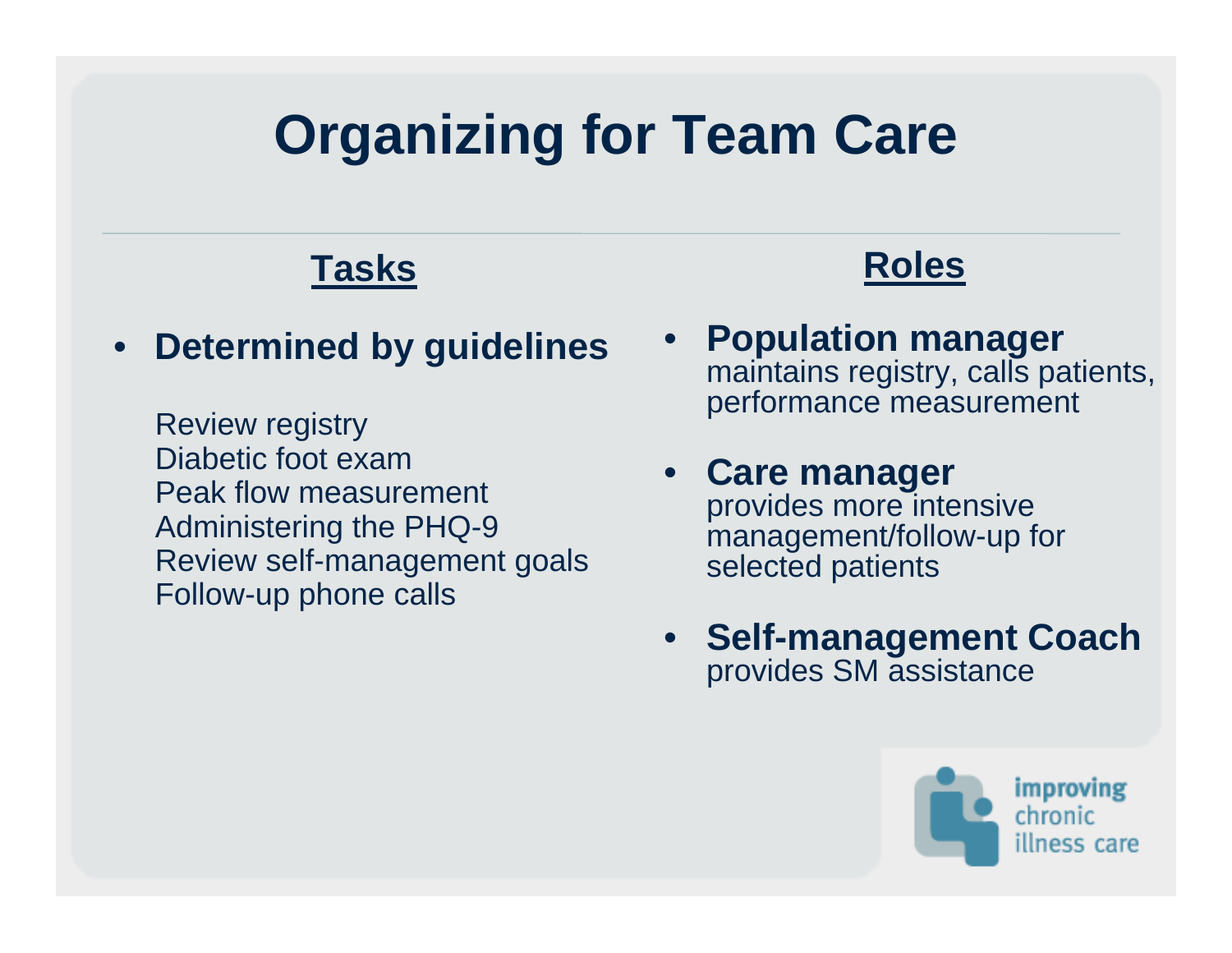#### Roles Relate to Patient Needs

| <b>Patient Needs</b>                                            | <b>Practice Roles</b>        |
|-----------------------------------------------------------------|------------------------------|
| Drug therapy that gets them safely to<br>the therapeutic target | <b>Medication Management</b> |
| <b>Effective self-management support</b>                        | Self-management<br>Support   |
| <b>Preventive interventions at</b><br>recommended time          | Population<br>Management     |
| <b>Follow-up tailored to severity</b>                           | <b>Care Management</b>       |
| <b>Coordinated specialty or community</b><br><b>services</b>    | <b>Care Coordination</b>     |
|                                                                 | chroni                       |

illness care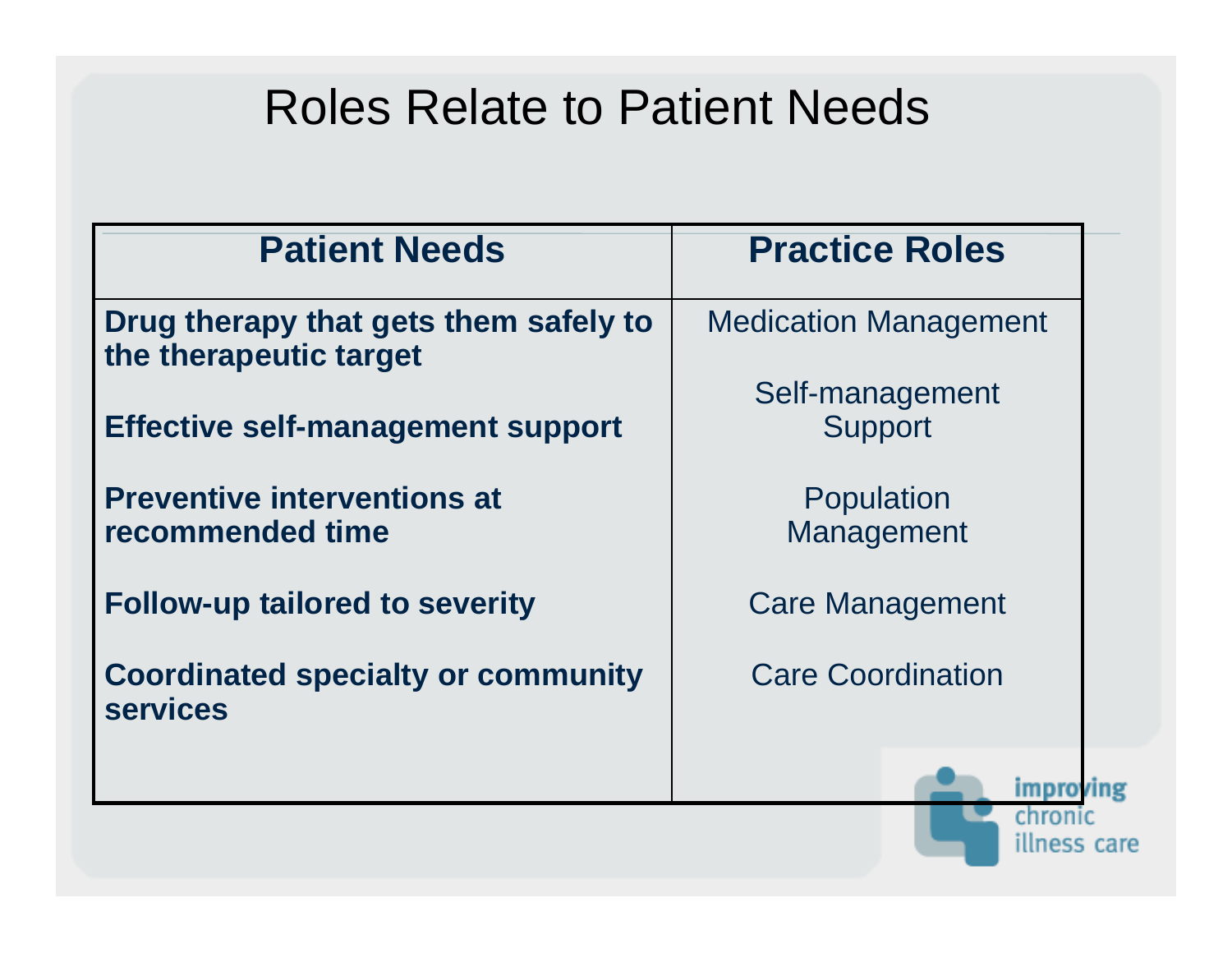#### **Self-management Support**

- Organize and train team members to provide selfmanagement support and counseling
- Increasingly teams looking to Mas and others.



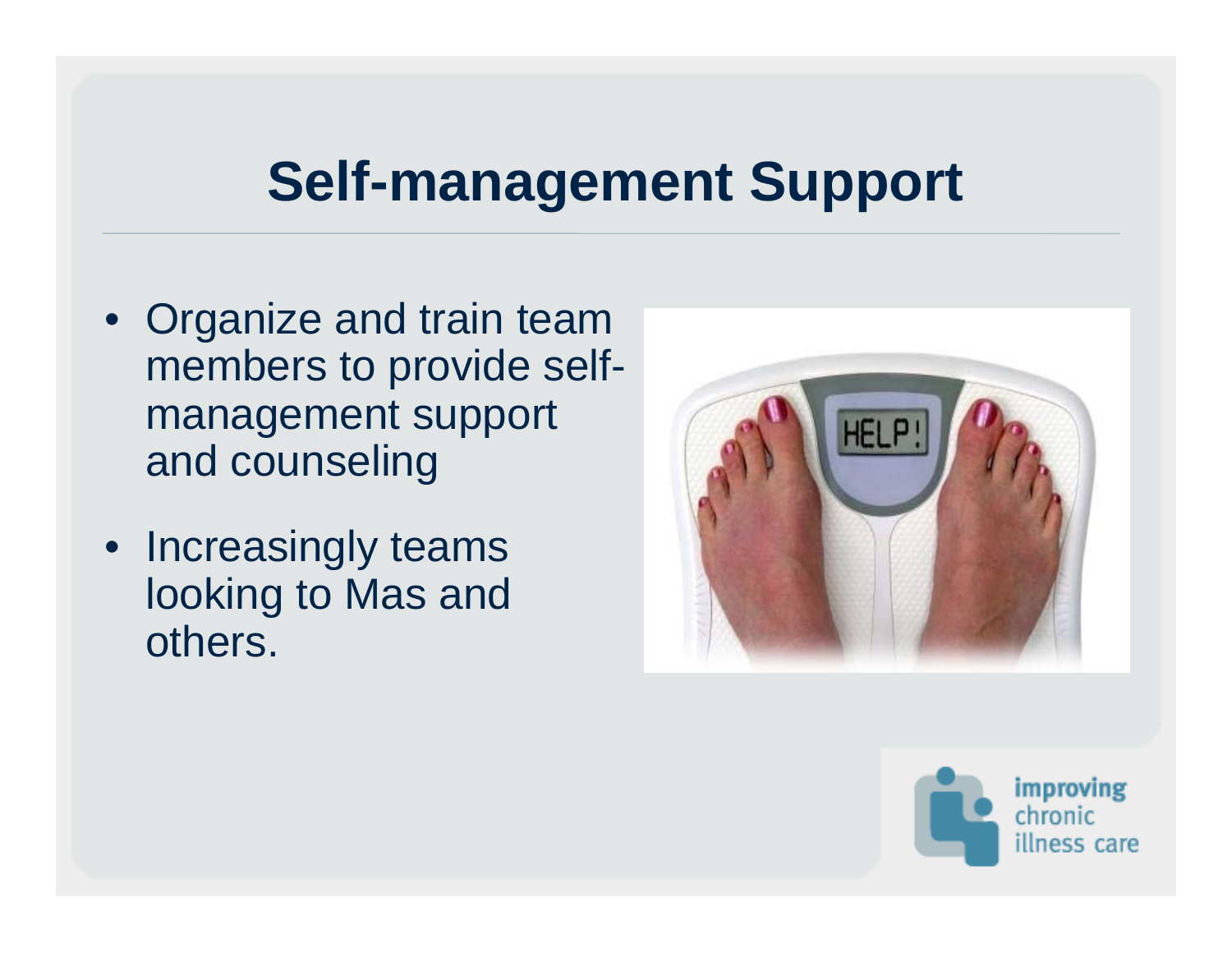#### **Population Management**

#### Population management

- Maintain a database (Registry) that includes key information on important patient groups within a practice population.
- Monitor the database to identify and reach out to those needing service.

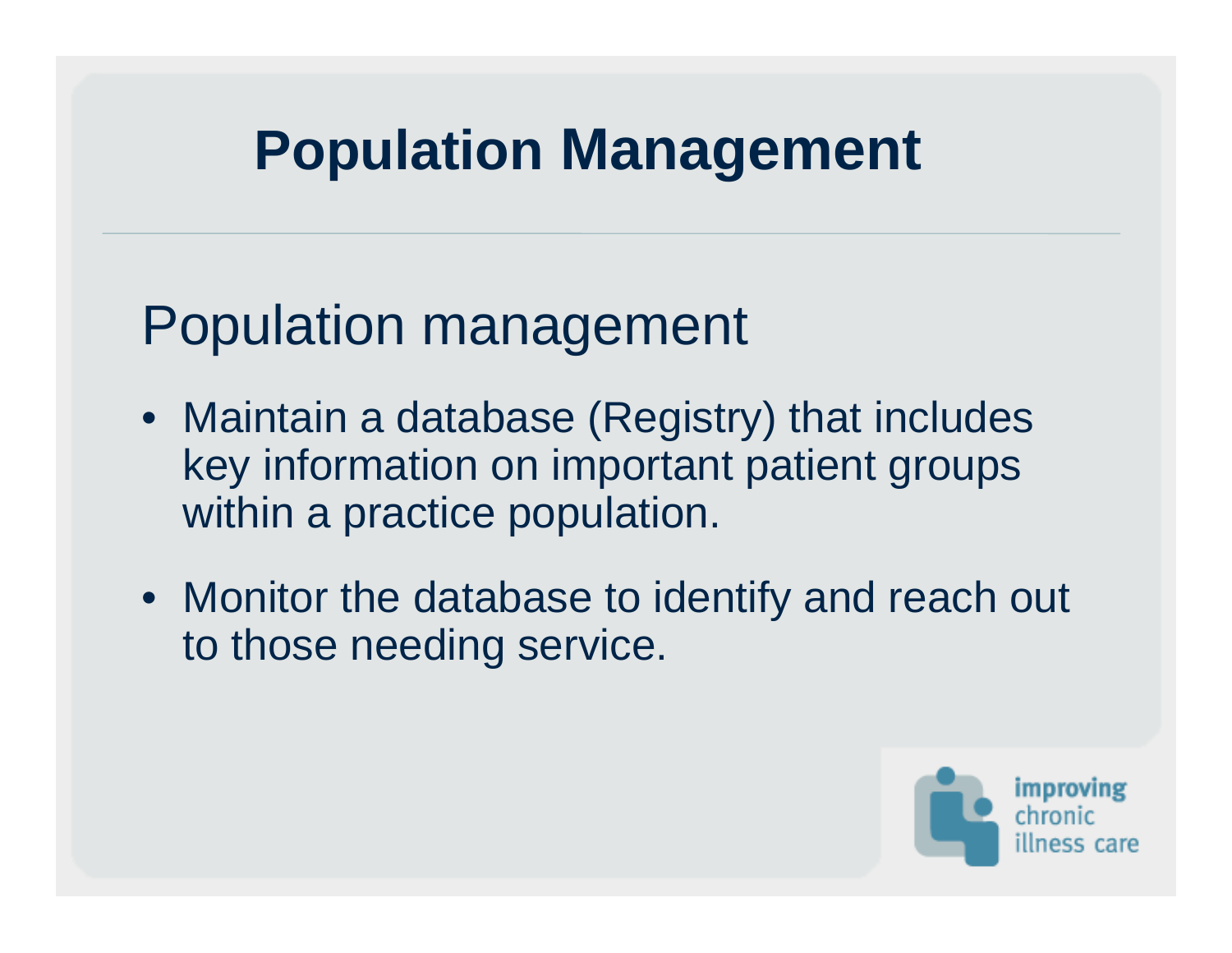#### **Medication Management**

- Many chronic conditions treated by stepped care protocols that increase treatment intensity to reach goal.
- Clinical Inertia Treatment is often not changed in visits with individuals not achieving therapeutic goals.
- **Medication Management Nurses or other care managers initiate and monitor, by telephone or brief visit, medication adjustment in patients not at goal. Requires agreement on and use of evidence-based protocols.**

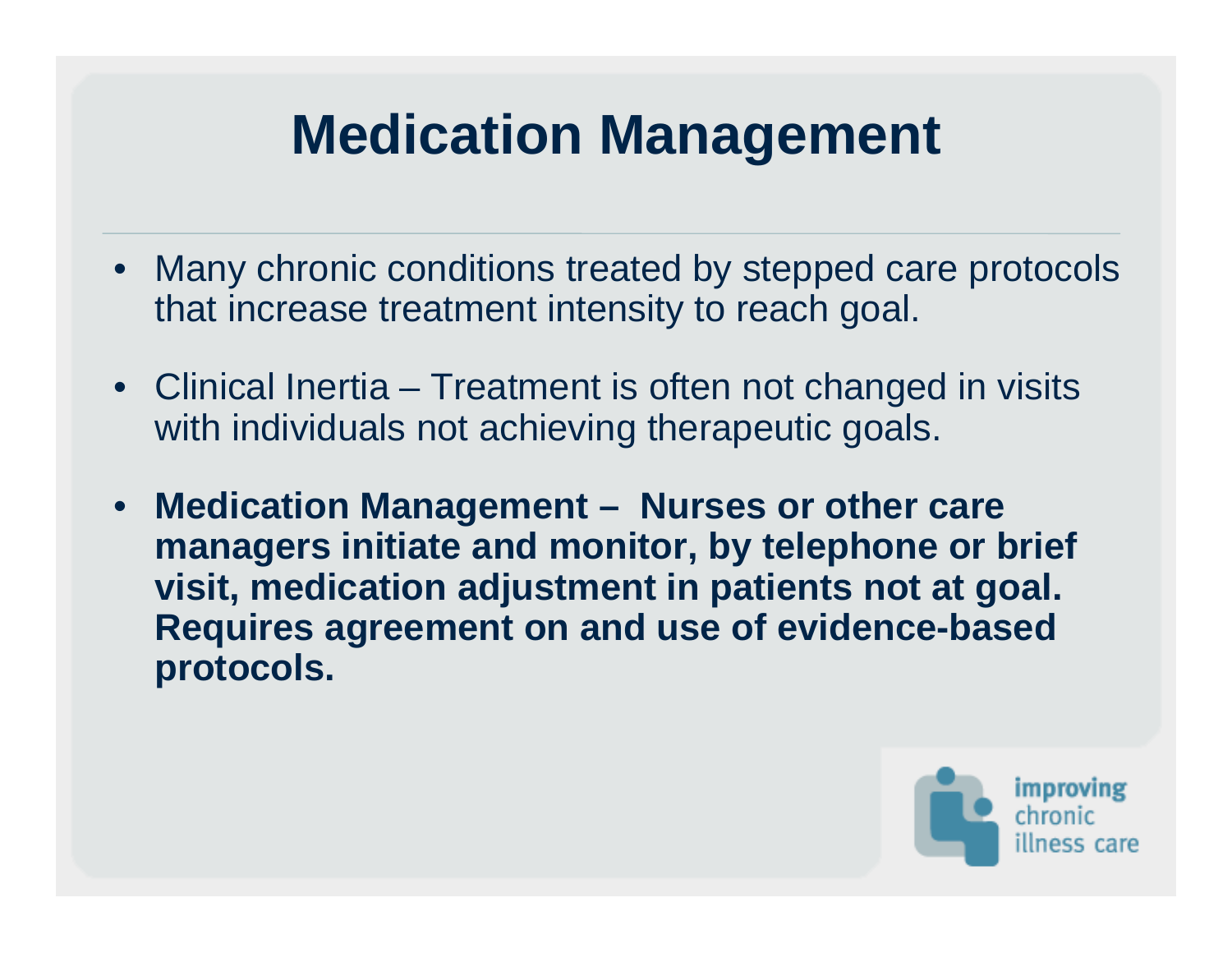#### **Follow-up/Care Management**

**Care Management** - The provision of monitoring, clinical management, and self-management support to selected patients.

- Usually provided by a nurse or other health professional who can provide all functions.
- Monitoring and self-management support can be provided by other trained staff.

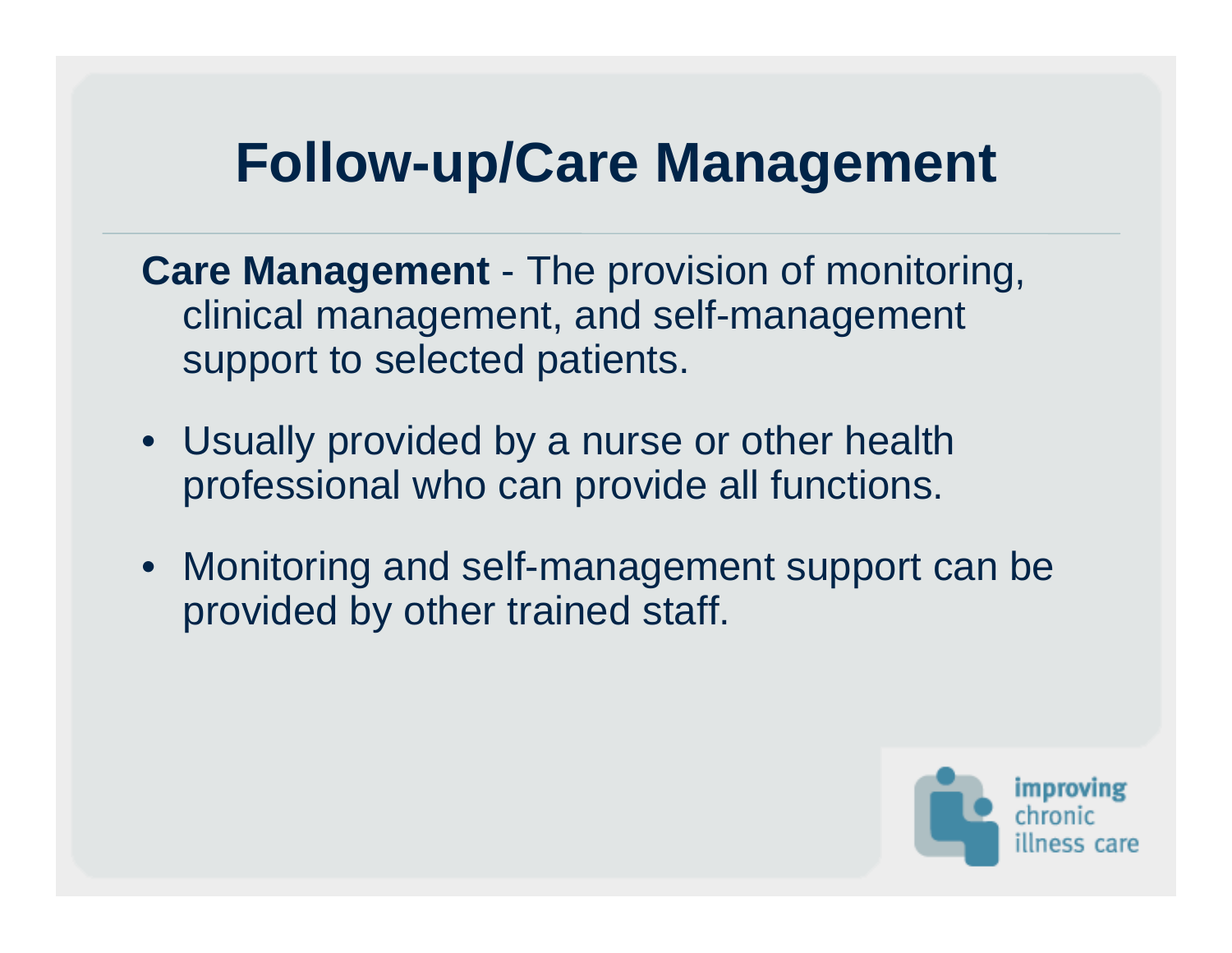#### **Care Coordination**

- Developing linkages and agreements with specialists and community resources
- Helping patients access outside resources
- Assuring timely flow of relevant information to and from referral sources

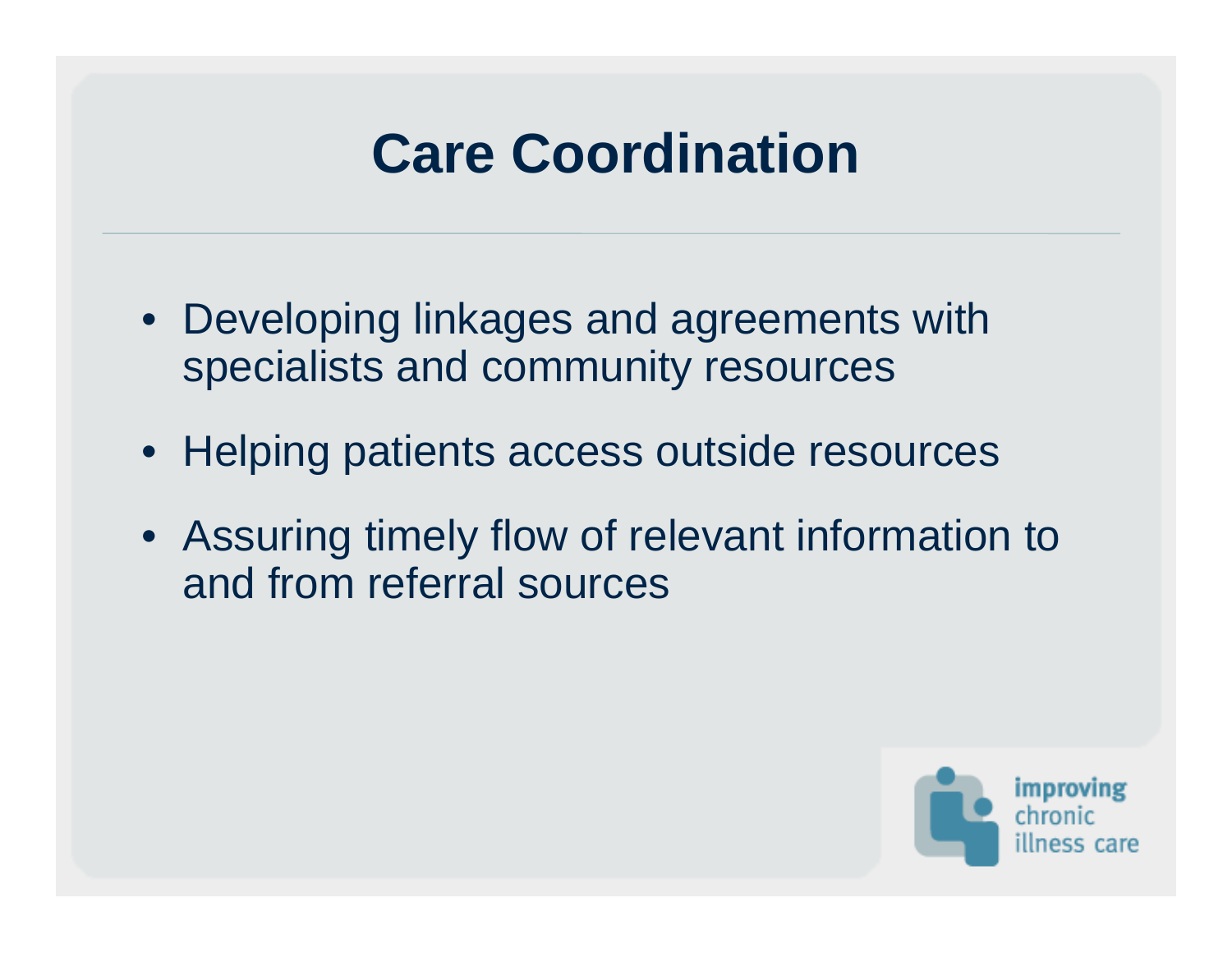#### **What have successful teams done to implement the CCM?**

• **Plan and organize their visits with chronically ill patients**

**a) Prior to visit, huddle to review registry data to identify needed services**

**b) Organize team to provide those services**



care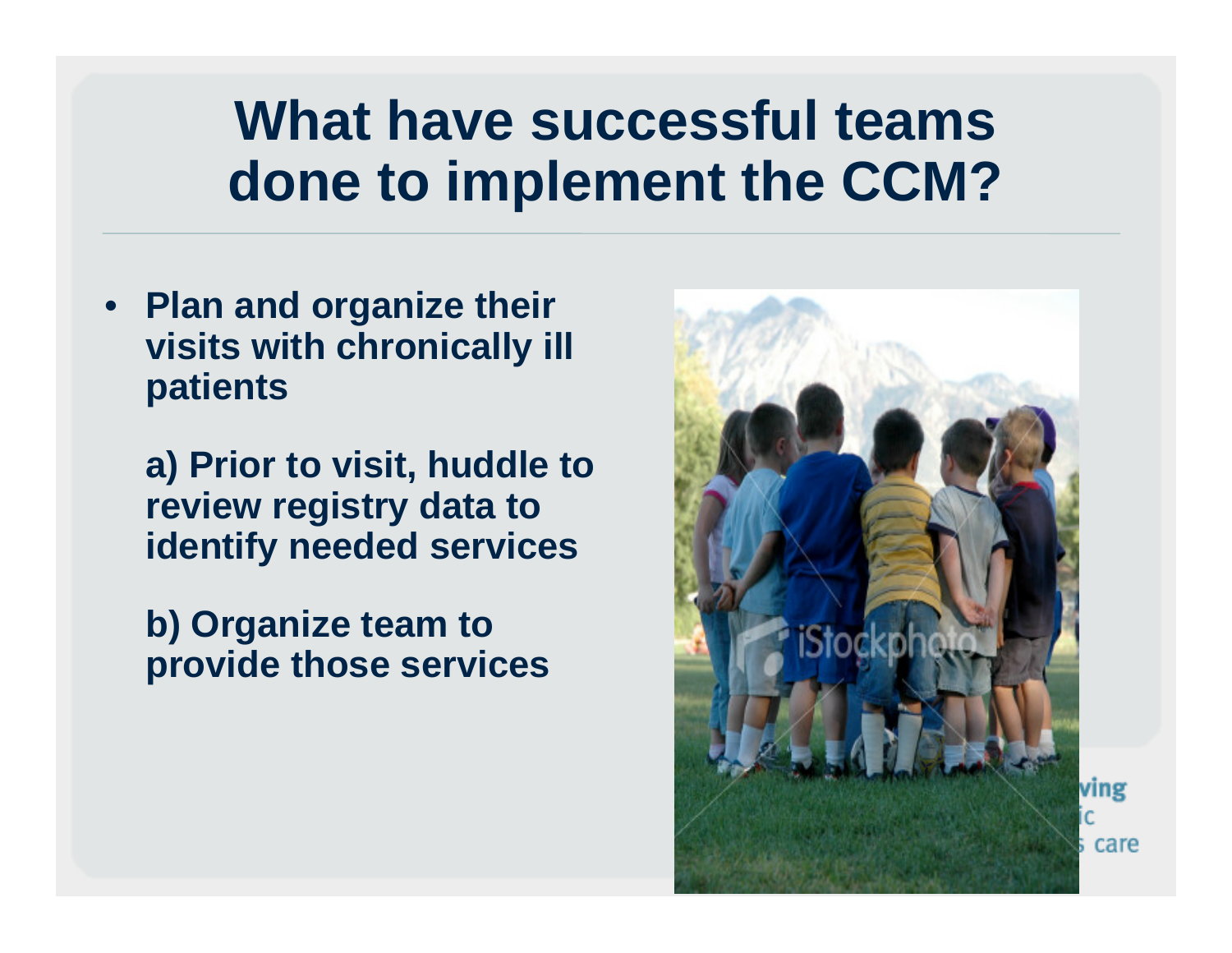Contact us at:

#### **www.improvingchroniccare.org**

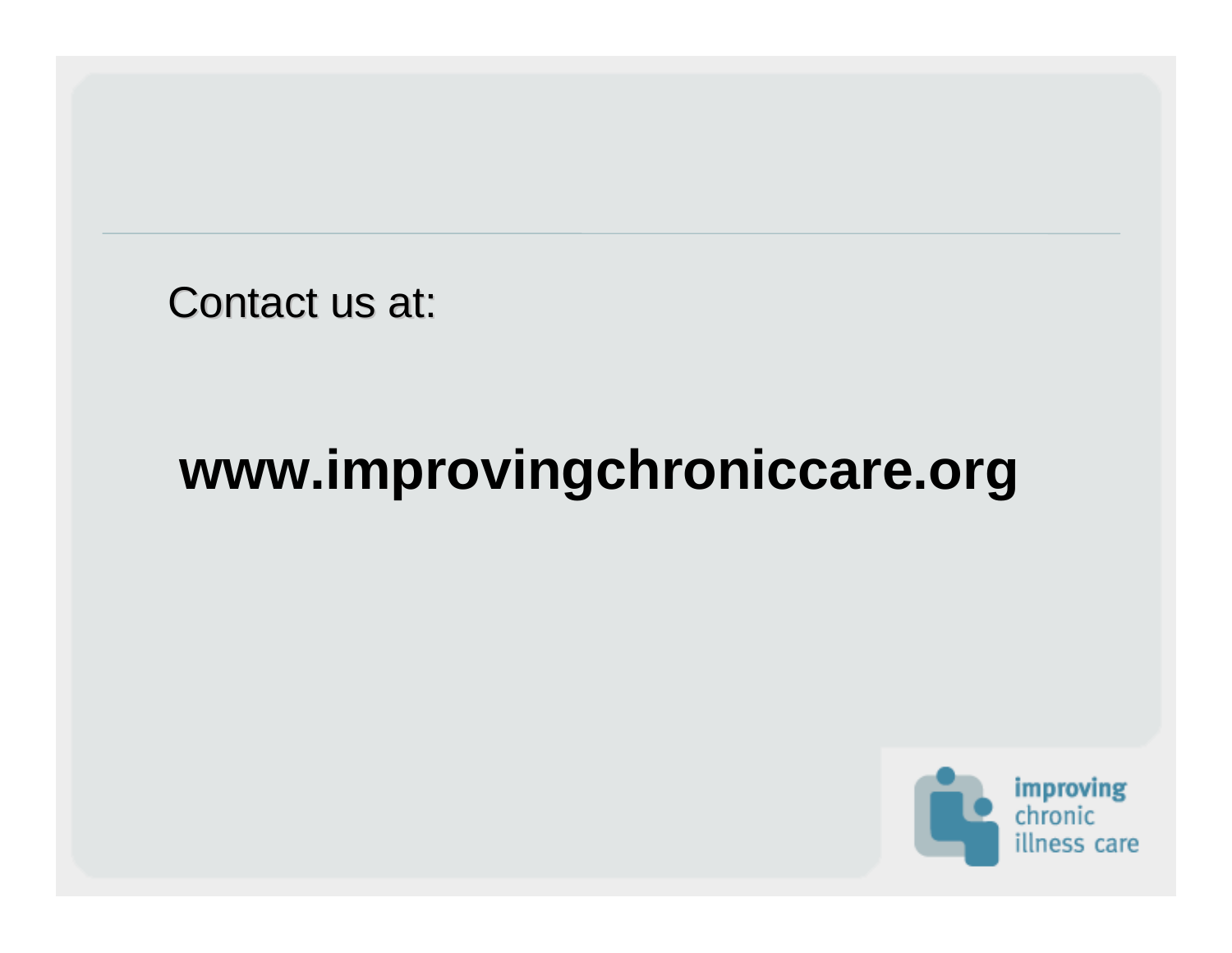#### **Care Teams @ Care Teams @ La Casa La Casa -Quigg Newton Clinic**

Pat Jacobson RN Morris Askenazi MD Denver Health January 12,  $2010$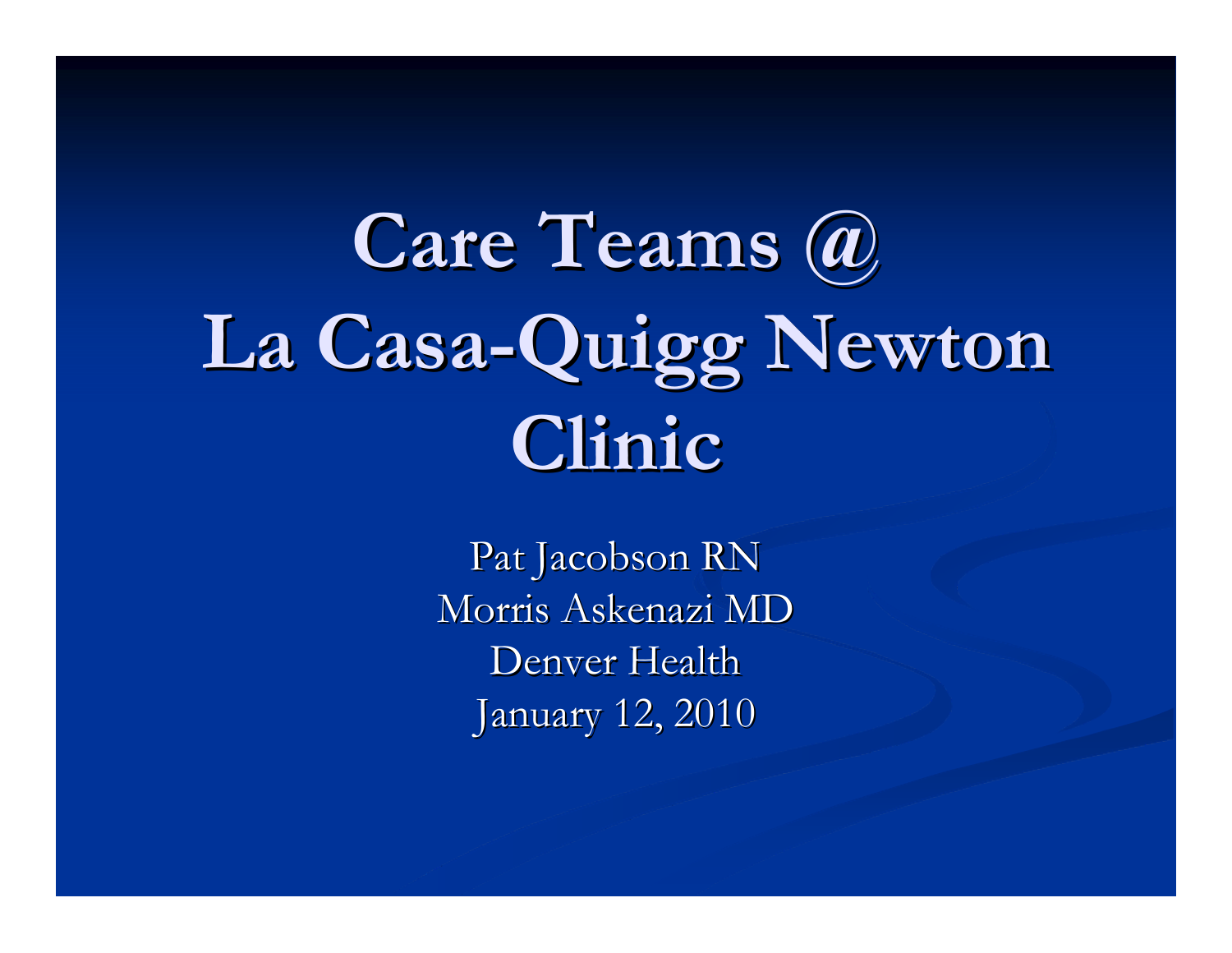#### **WHY Care Teams? WHY Care Teams?**

- $\blacksquare$  Support staff not as engaged as they could be/should be/want to be in patient care
- **Clerical staff willing to 'do more'**
- **Providers were not receiving help with desk top** management work
- $\blacksquare$  Patient care not coordinated in an efficient manner
- If multiple staff members 'know' the patient, care is better for patient
- $\blacksquare$  Incredible amount of WASTE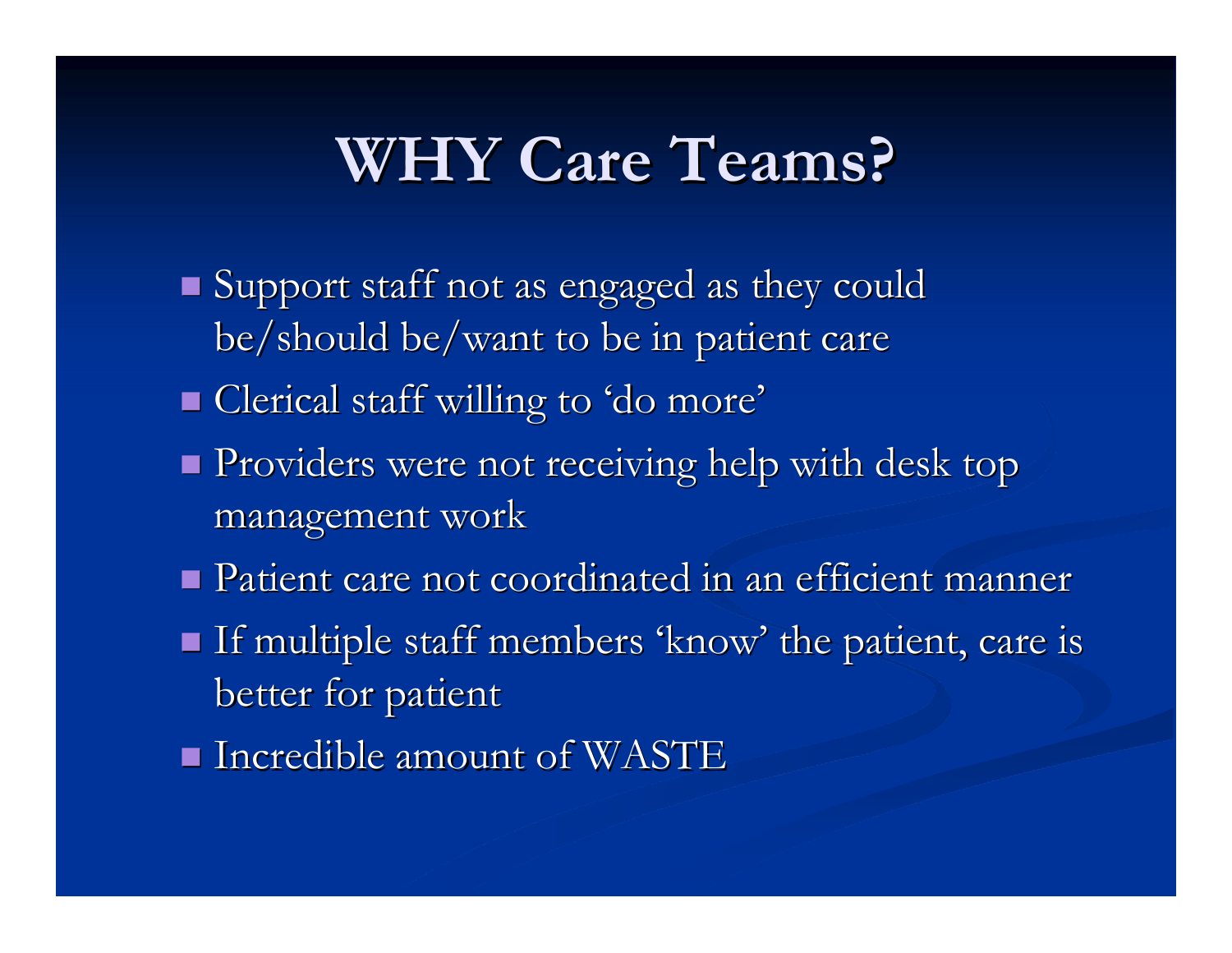#### **How did we get here? How did we get here?**

- **Dyads (Provider + MA) present since 2001**
- **2005 Agency adopts LEAN tools for process** improvement. Leading to process improvement efforts at the clinic level through RIE (Rapid Improvement Event) process. Culture of "Continuous Improvement"
- **T**riad (*Provider* + *MA* + *Clerk*) in 2007 with the main goal to improve communication between MA and clerk
- $\blacksquare$  2008 RIE on "Roles" of each staff member defined and reassigned

**2009 Medical Home Initiative for CHC's. RIE 6/09** development of the Quartet (*Provider* + *MA* + Clerk + RN)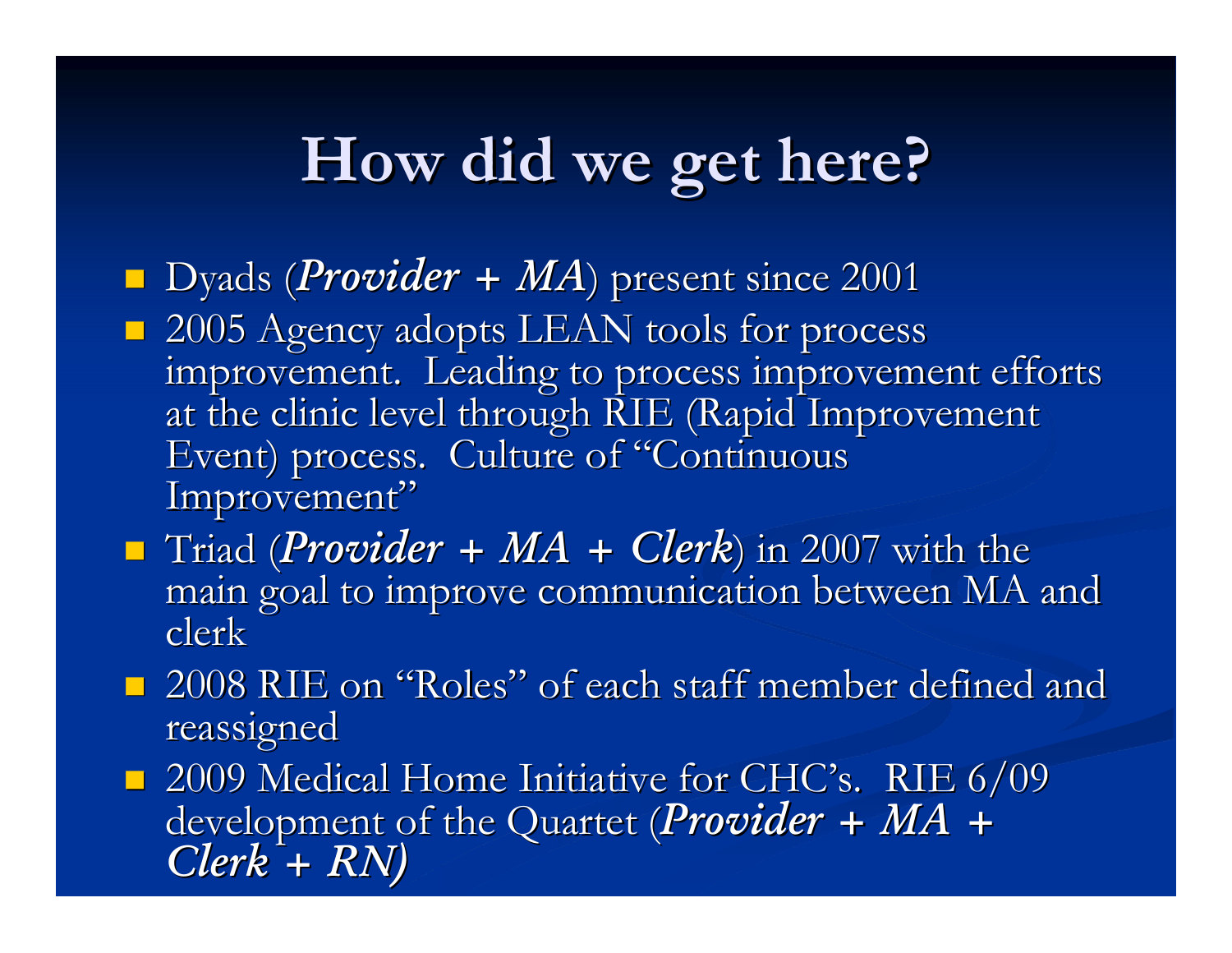### **Who's on the team and what do they do? and what do they do?**

#### $\blacksquare$  Provider + MA + Clerk + RN

#### $\blacksquare$

- $\blacksquare$
- $\blacksquare$
- **C** Service
- $\blacksquare$
- $\blacksquare$
- $\blacksquare$
- $\blacksquare$
- $\blacksquare$
- $\blacksquare$
- $\blacksquare$
- $\blacksquare$
- $\blacksquare$

 **Answer Voice Mail Answer Voice Mail Answer Voice Mail Answer Voice Mail T.V. Prefill Prefill Forms Prefill Prefill Forms Delegate Delegate Sort Paper Work from Box Sort Paper Work from Box <b>Complete Forms Set Up Future T.V. Prepare prescriptions Prepare T.V. Encounter Process Radiology Request RN Ask HCP for help Ask Provider/RN for help Support the team Rosa duties Rosa Duties Rosa Duties Panel Management Clinic/provider Stamp Clinic/provider Stamp Research complicated Registry Management Registry Management Registry Management Schedule Pt visits Call Pts with Lab Results Prior Authorizations Consider pt for TV ? Med reconciliation Care Management Billing Billing ? Scheduling.com ? Scheduling.com** 

# **Clerk MA MD/PA**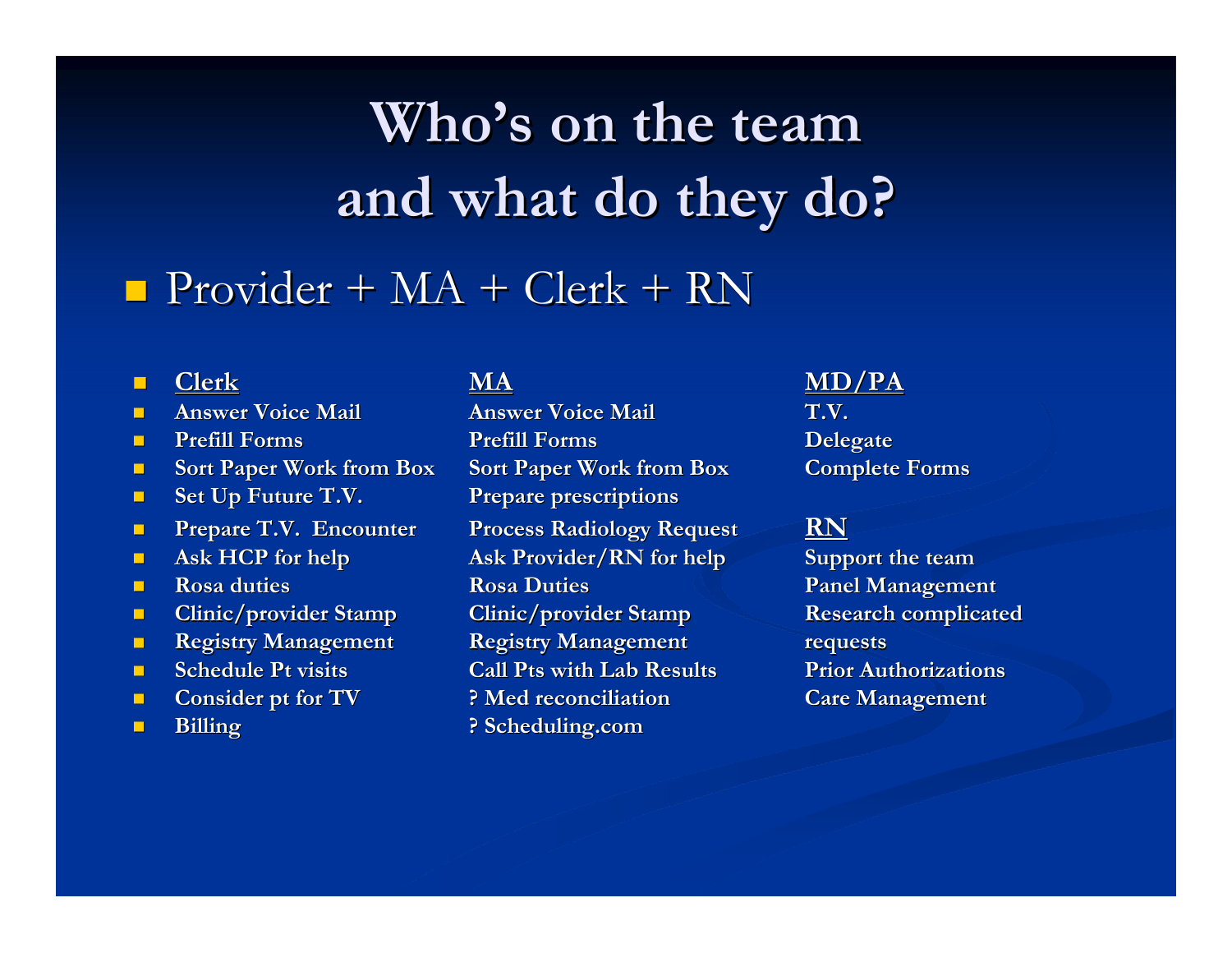#### **"TEAM TIME"**

- $\blacksquare$  Care Team meets 2 3 times per week for about 10 minutes to identify and sort patient needs and desktop management tasks to appropriate team member
- $\blacksquare$  In-Boxes for each team member allow the distribution of information and tasks. The In-Boxes are checked throughout the day allowing prompt attention to patient needs
- $\blacksquare$  Telephone Visits Alternative way to meet patient access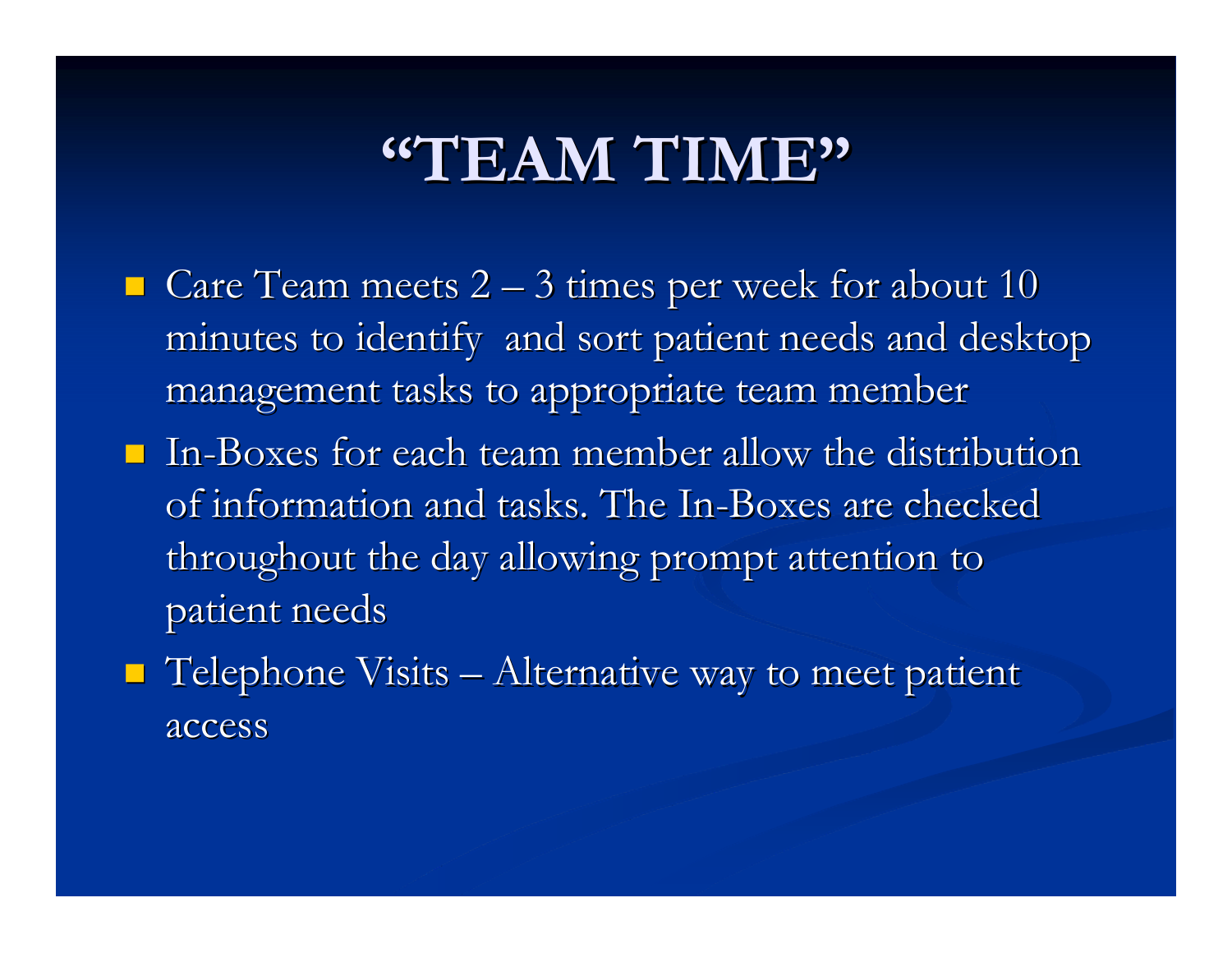#### **What are the results? What are the results?**

- **Providers feel better supported to take care of patient** needs
- $\blacksquare$  Clerical staff more engaged with patient care issues with better knowledge of the patient
- $\blacksquare$  MA's are very busy  $-$  often feeling overwhelmed with additional tasks. Mainly telephone work
- **Patients have improved access to the provider through** the care team (redesigned the telephone menu; pts now capable of leaving voice mails)
- **Decreased inappropriate phone calls to the RN** (and decreased duplicate calls) allowing the RN to focus on nursing tasks and demands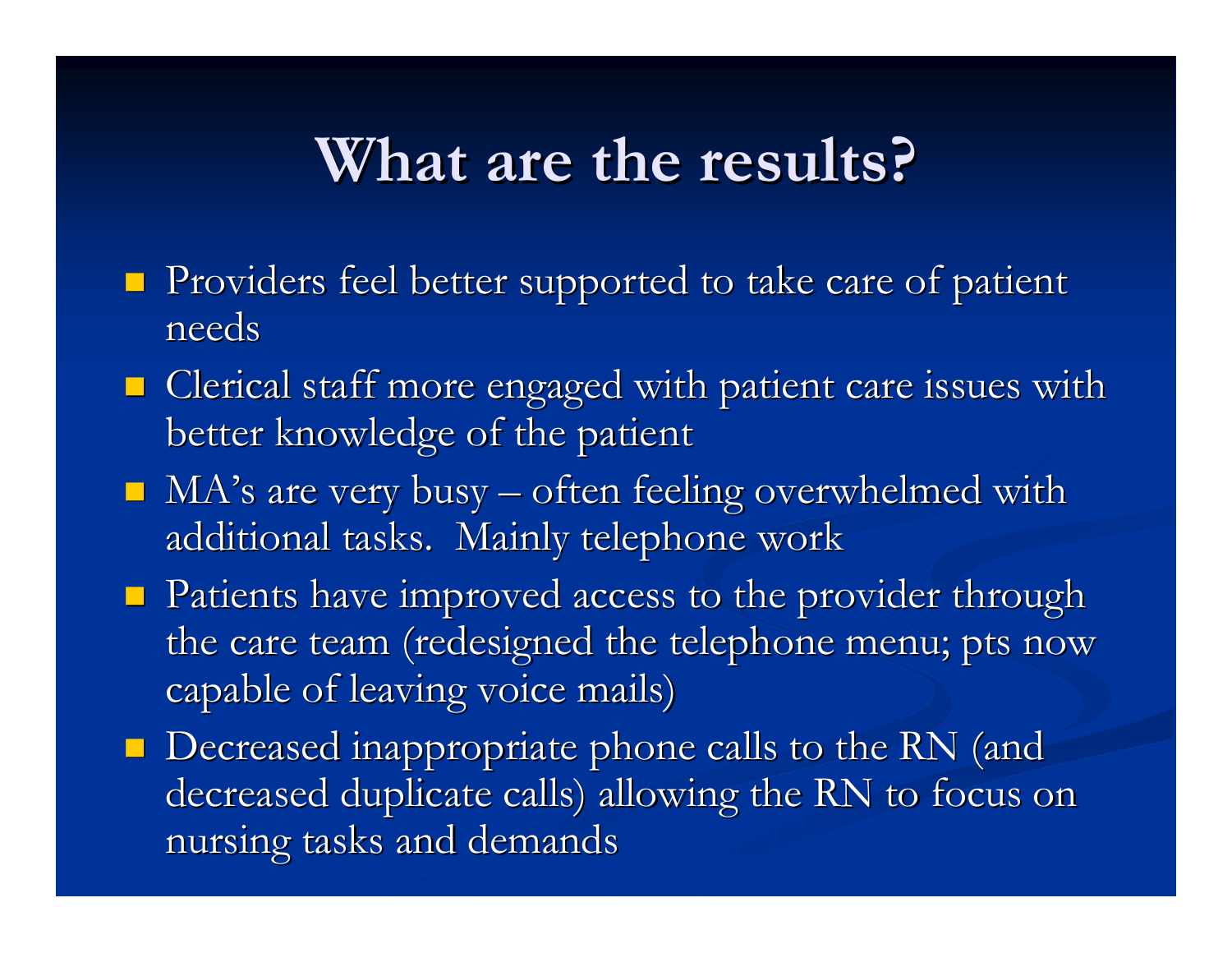#### **Future plans? Future plans?**

- $\blacksquare$  Role of RN within the care team is still being developed
- **Panel management from Registries** – how to best utilize (RIE March 2010) registries to improve quality measures
- Plan to spread Care Teams and other lessons from Medical home throughout our Community Health Centers at Denver Health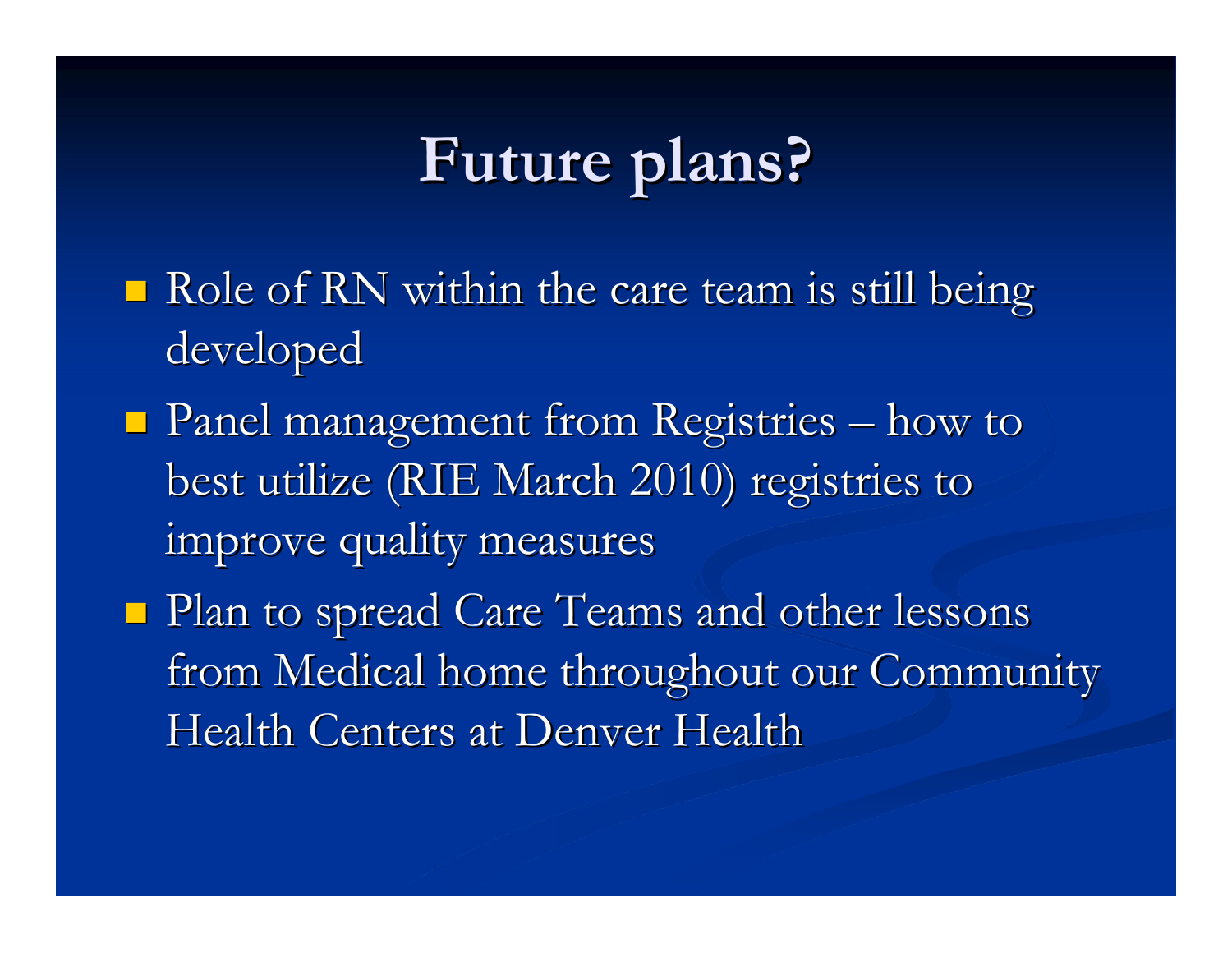# **Continuously** Improving Patient Care: a Team Model

The experience of two sites at the **Cambridge Health Alliance** 

> Kirsten Meisinger, MD Megan Littlefield, MD Nitzali Rivera, MA Somava Stout, MD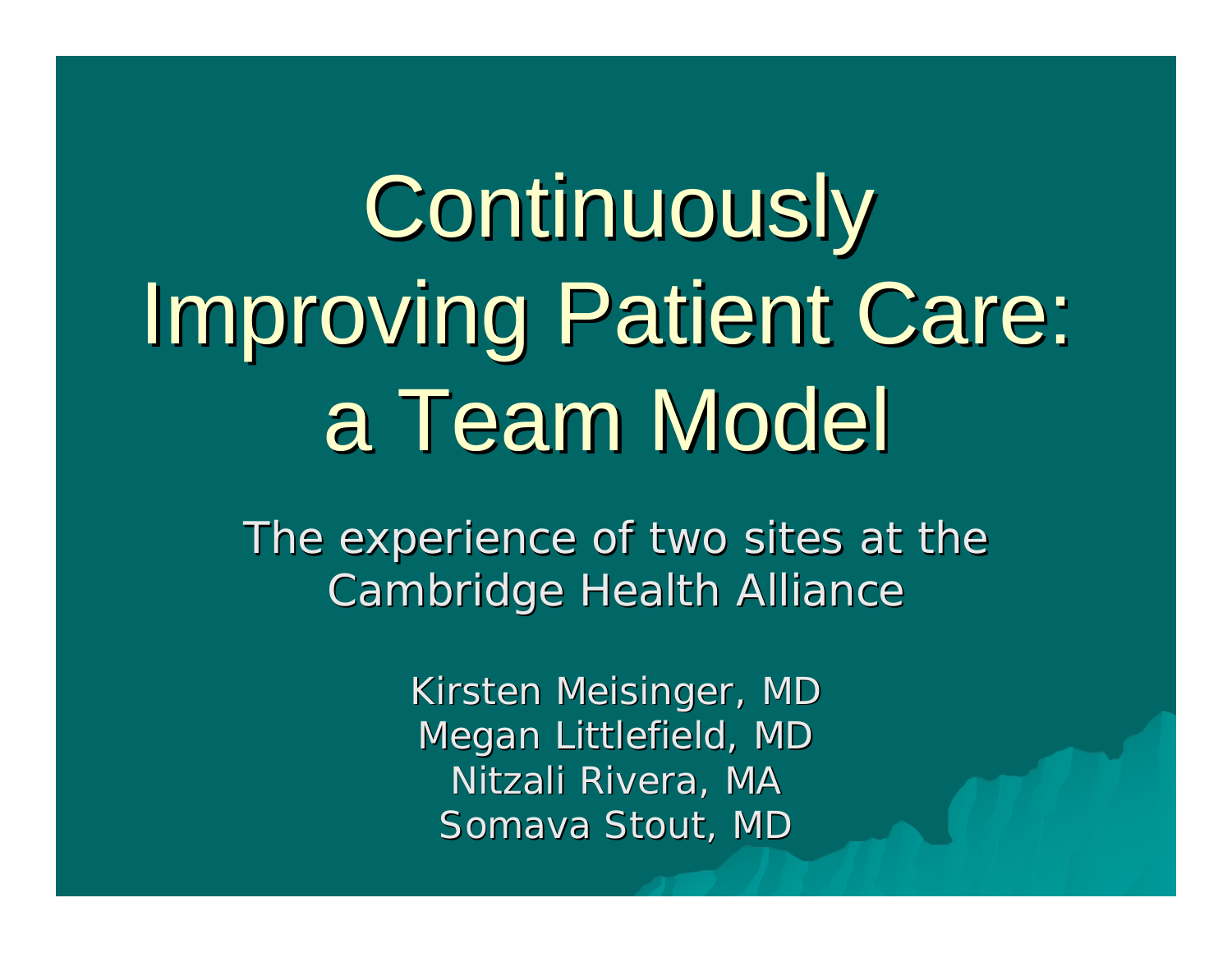# **Cambridge Health Alliance**

- $\blacklozenge$  An academic public health safety net system outside of Boston
- ◆ 12 medium-sized community health centers, 3 school-based clinics, 3 hospitals, specialty clinics
- Largely public payer mix Largely public payer mix –– 82%,almost all Medicaid
- $\leftrightarrow$  >50% patients speak language other than **English**
- ◆ 600,000 outpatient visits/year
- ◆ 92,000 patients
- $\blacklozenge$  Academic and public health mission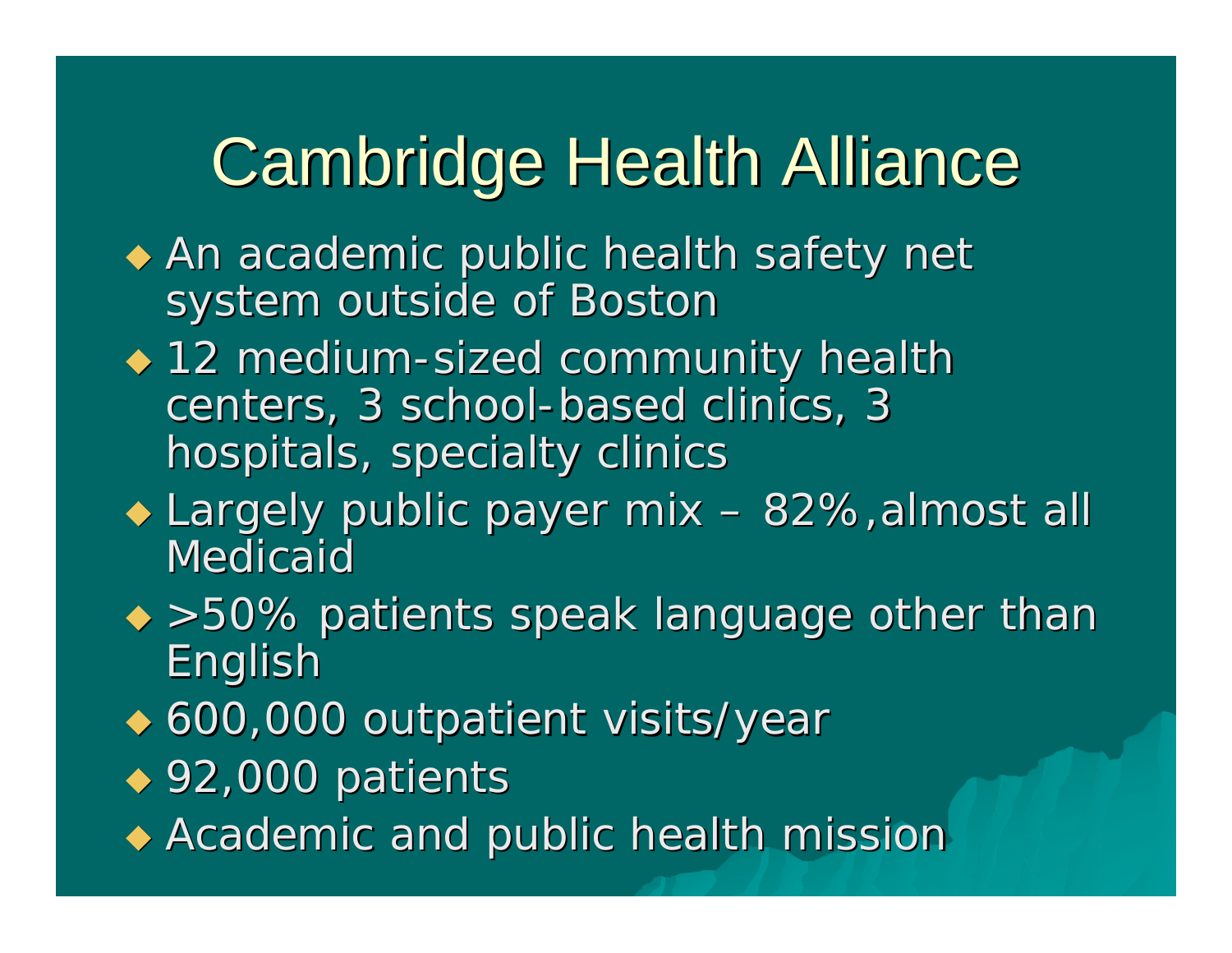# Union Square Family Health

Full spectrum Family Medicine Care Full spectrum Family Medicine Care

- $\leftrightarrow$  9 providers
- ◆ Founded 1998
- 21,000 patient visits/yr 21,000 patient visits/yr
- ◆ Onsite Services also include Nutrition, Counseling, Psychiatry, Social Work, Family Planning, Lab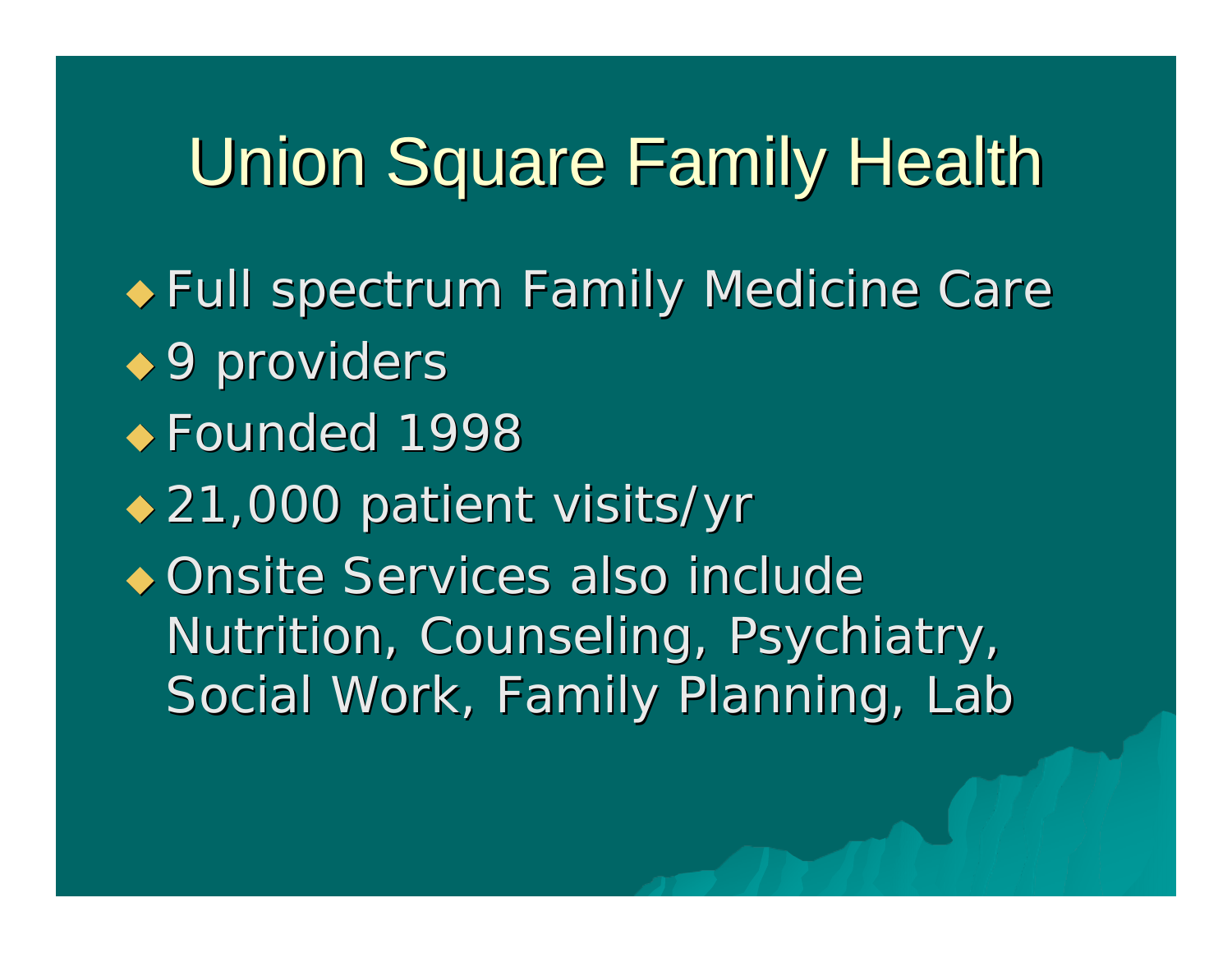#### **Revere Family Health**

 Founded in 2004 to provide primary Founded in 2004 to provide primary care in an underserved community  $\triangle$  Grew from 1 primary care provider to 9 in 5 years  $\rightarrow$  Visits 1,800  $\rightarrow$  25,000  $\blacklozenge$  Integrated nutrition, diabetes care, women's health/OB-GYN, mental health services, health education, family planning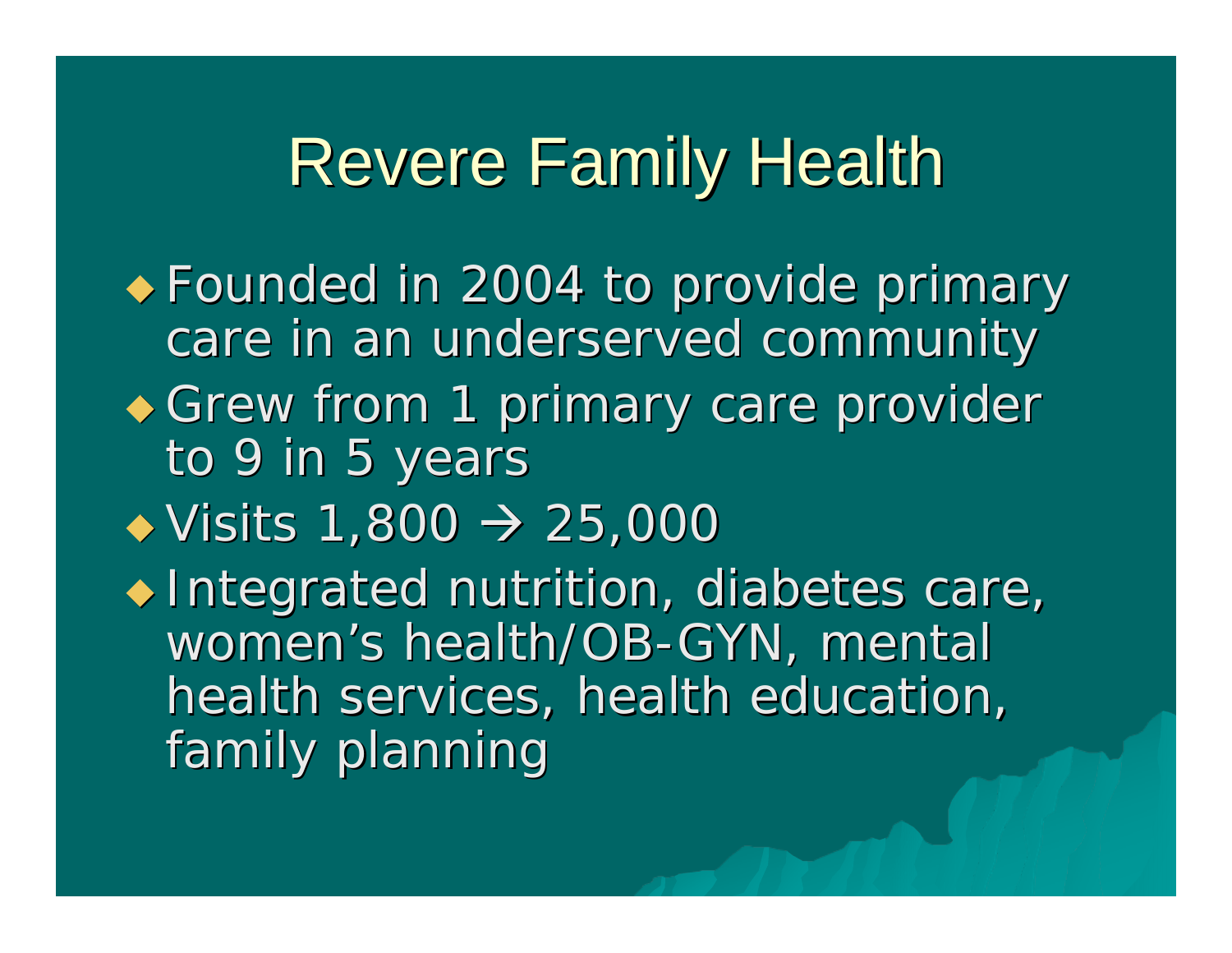The CHA Story of Primary CareTeam Development

- $\blacklozenge$  How it all started –- the need for better diabetes and asthma outcomes
- RWJ Pursuing Perfection grant RWJ Pursuing Perfection grant –Planned Care Team Model for panel management of patients with diabetes and asthma
- Development of IT infrastructure to Development of IT infrastructure to support team care –– registries, EMR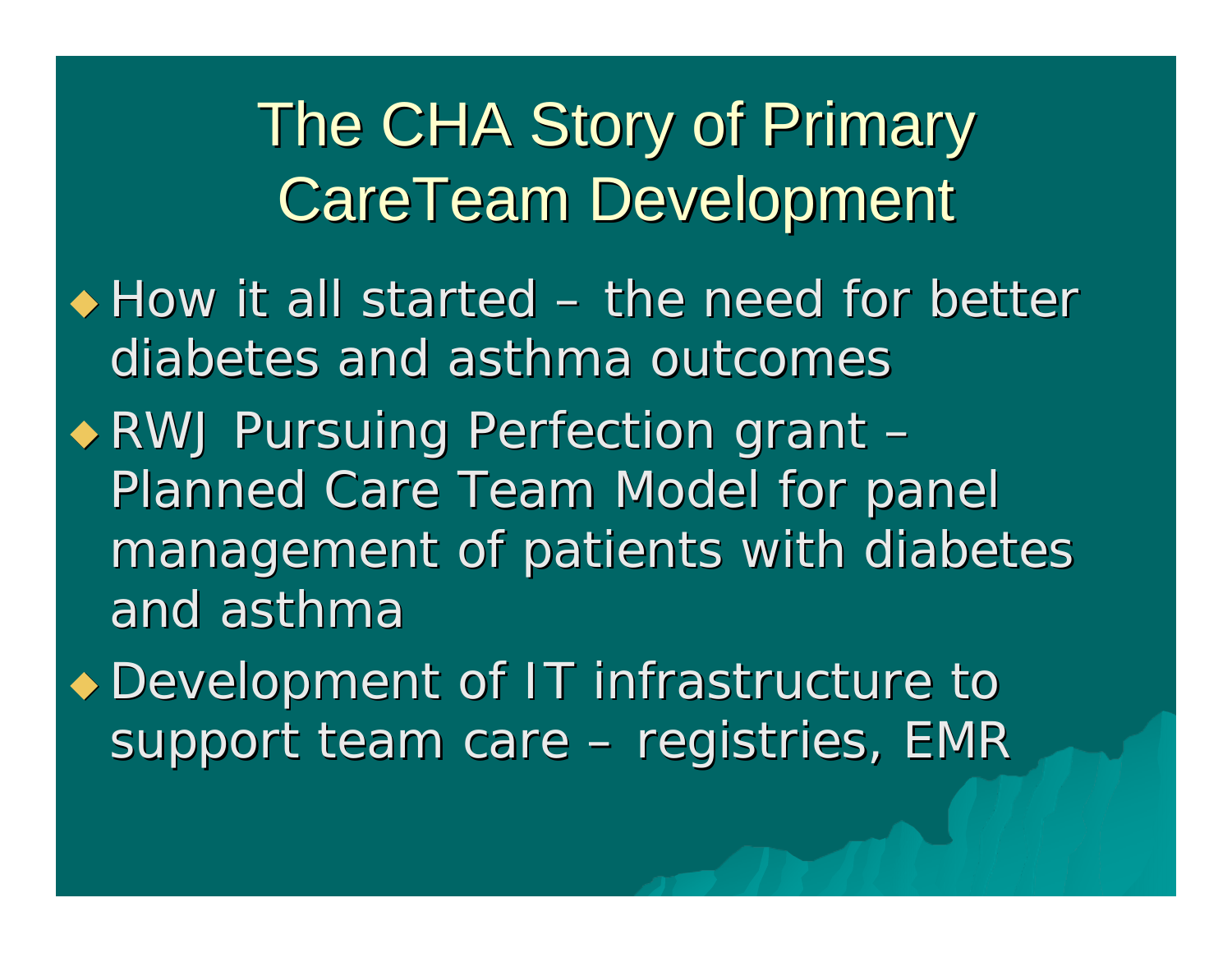# Why teams?

- $\rightarrow$  Places *patient* at the center – MD not center of staff attention
- $\bullet$  Entire staff know and own the care of the patient
- $\blacklozenge$  Work is distributed according to level of staff training (e.g. RNs more free to do RN level tasks)
- $\blacklozenge$  Improves quality and efficiency of care
- $\bullet$  Makes providing good primary care more possible possible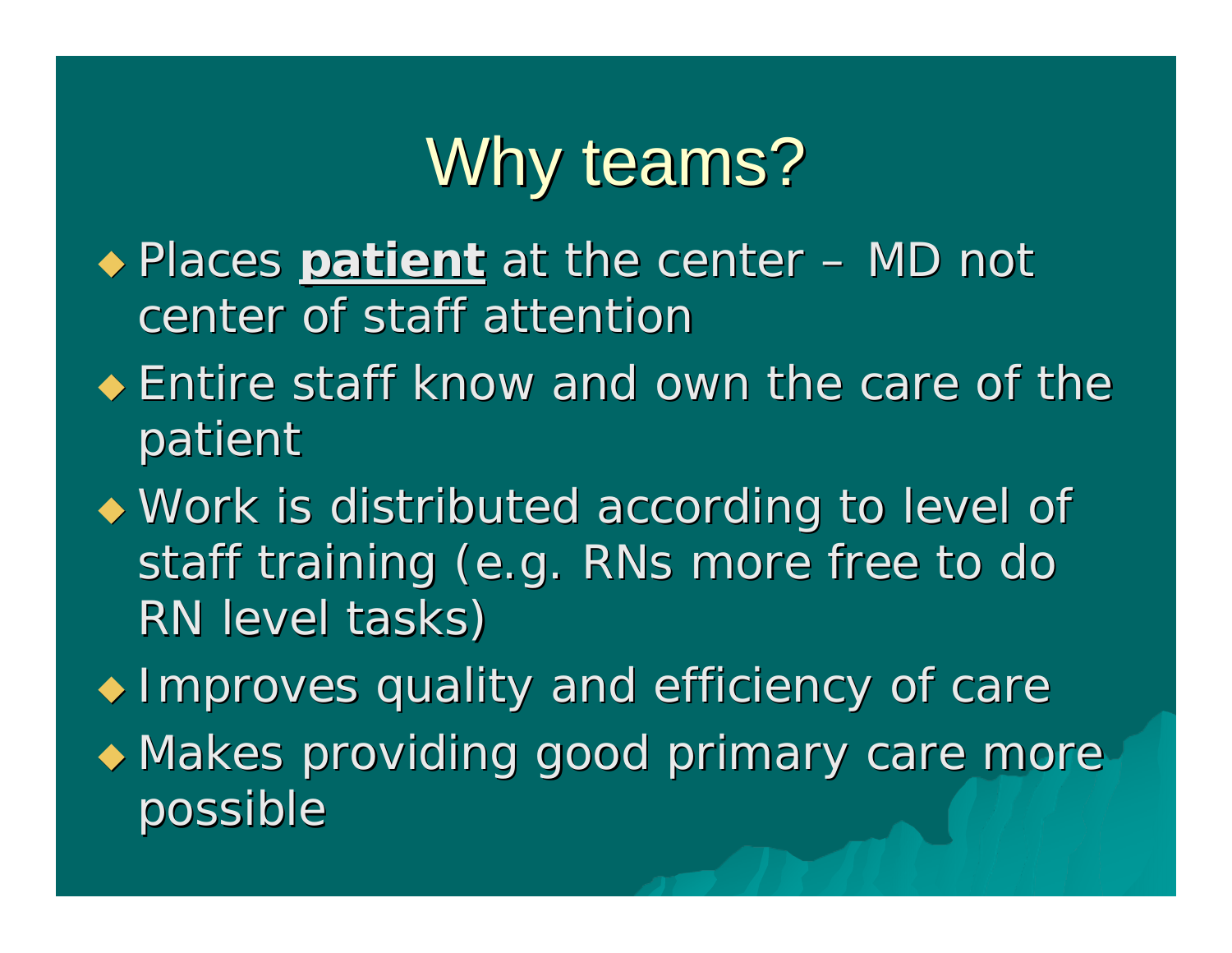#### There are many roads There are many roads

 $\rightarrow$  Teams start with a concerted effort but should grow organically

- $\triangle$  Functions and roles of teams members change over time based on team member input and clinic experience
	- From the meta level of the community a clinic serves to
	- Who is present to do the work and in what numbers?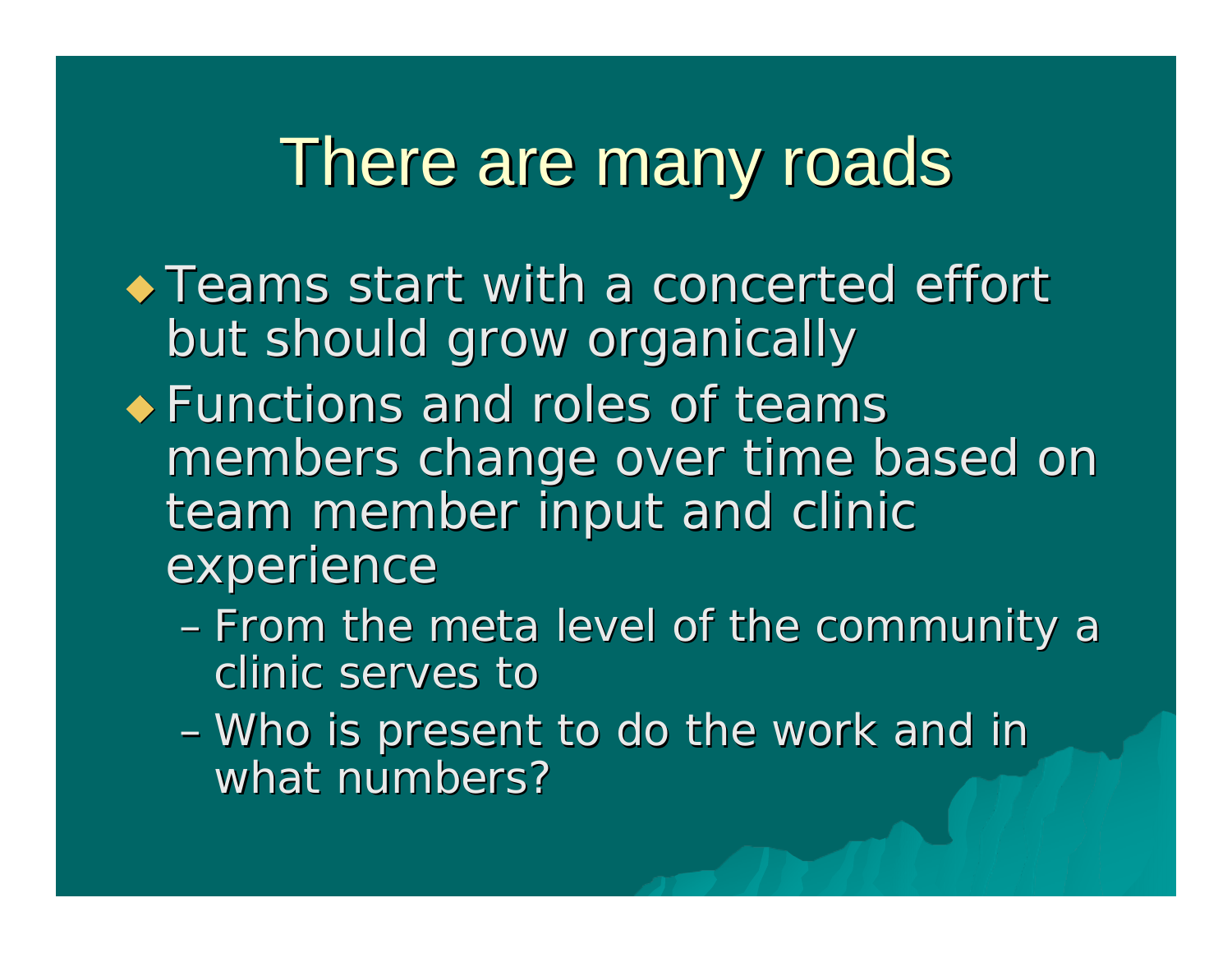# How Team Care Developed at USFH

 $\blacklozenge$  Initial teams of MA, MD, RN – Adequate staffing at every level to use this model ◆ Front Desk Staff added soon after - The complex social relationships between our patients are key to both successful outreach and engaging a population population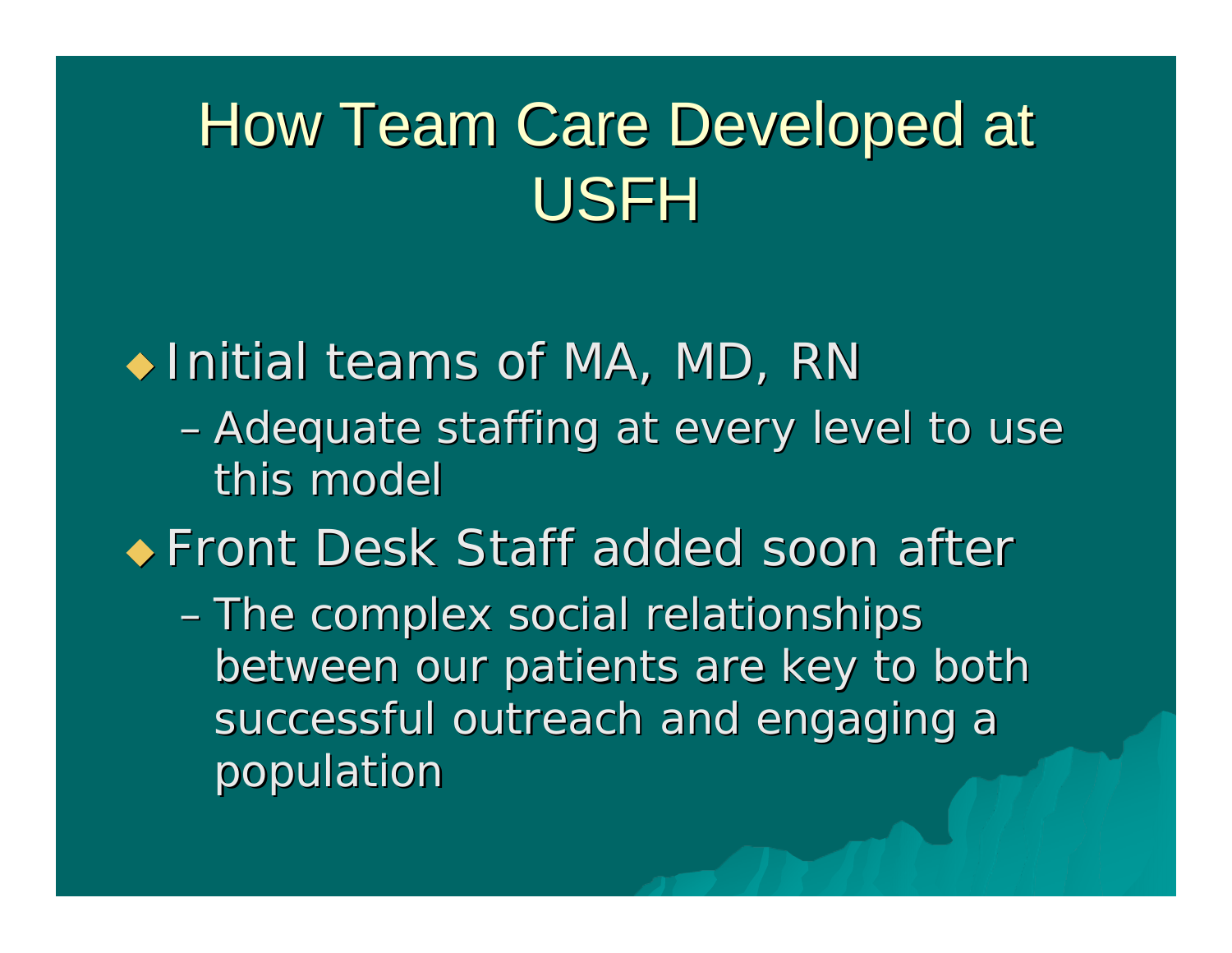#### How can we all be Useful Engines?

#### $\bullet$  Who does what work?

 $\blacklozenge$  We are up to 14 different areas of team care (populations requiring outreach to achieve specific care goals e.g. screening mammograms, follow up on abnormal mammograms, patients due for well child visits/vaccines etc.)

 $\bullet$  Different care team members run different areas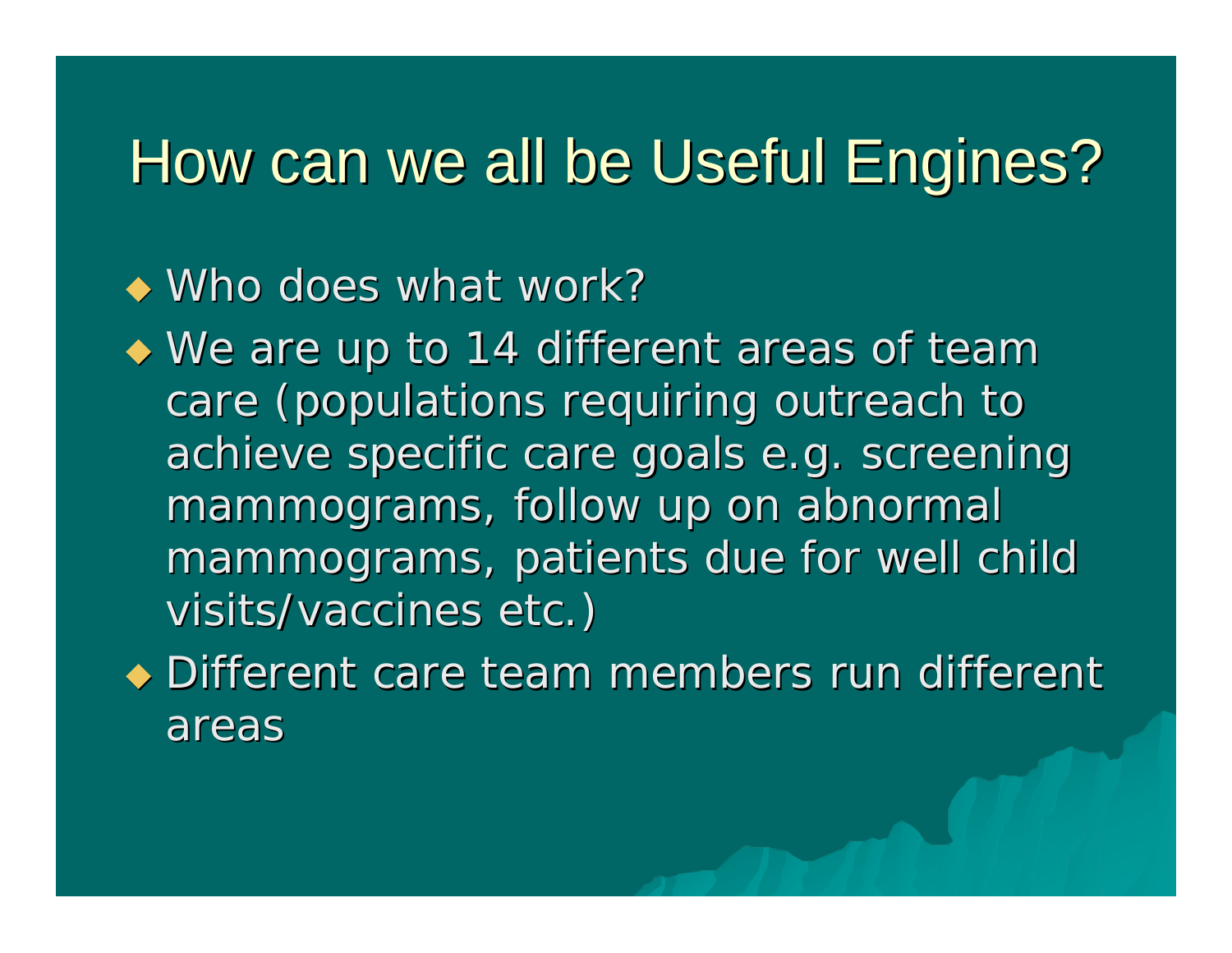#### **Paradigm Shifts in Care**

#### $\blacklozenge$  The Prodigal Diabetic –An "aha" moment for our clinic

 $\triangle$  A mammogram for a URI –A celebration of our work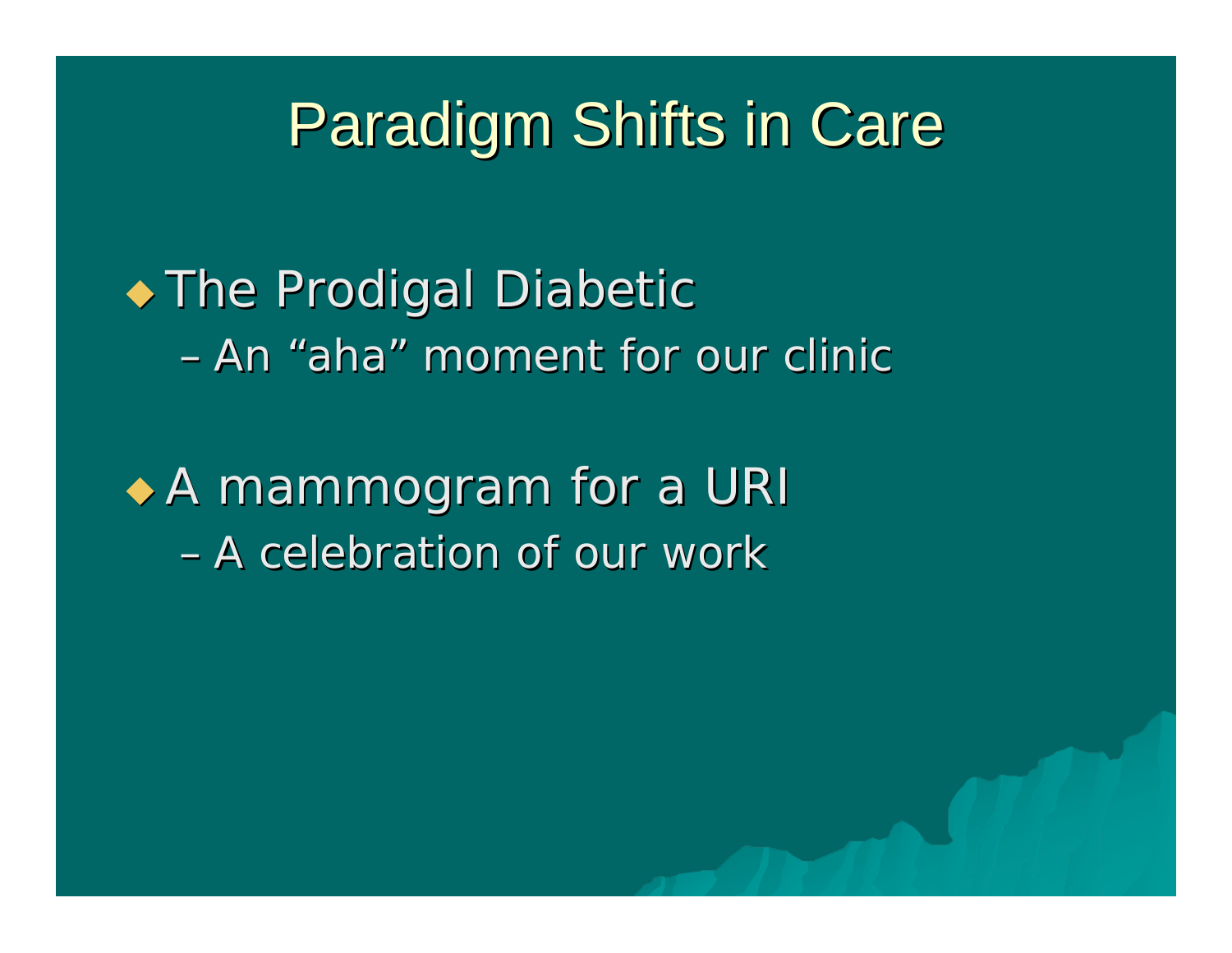

#### A Medical Assistant perspective

#### On life at Union Square both before and after teams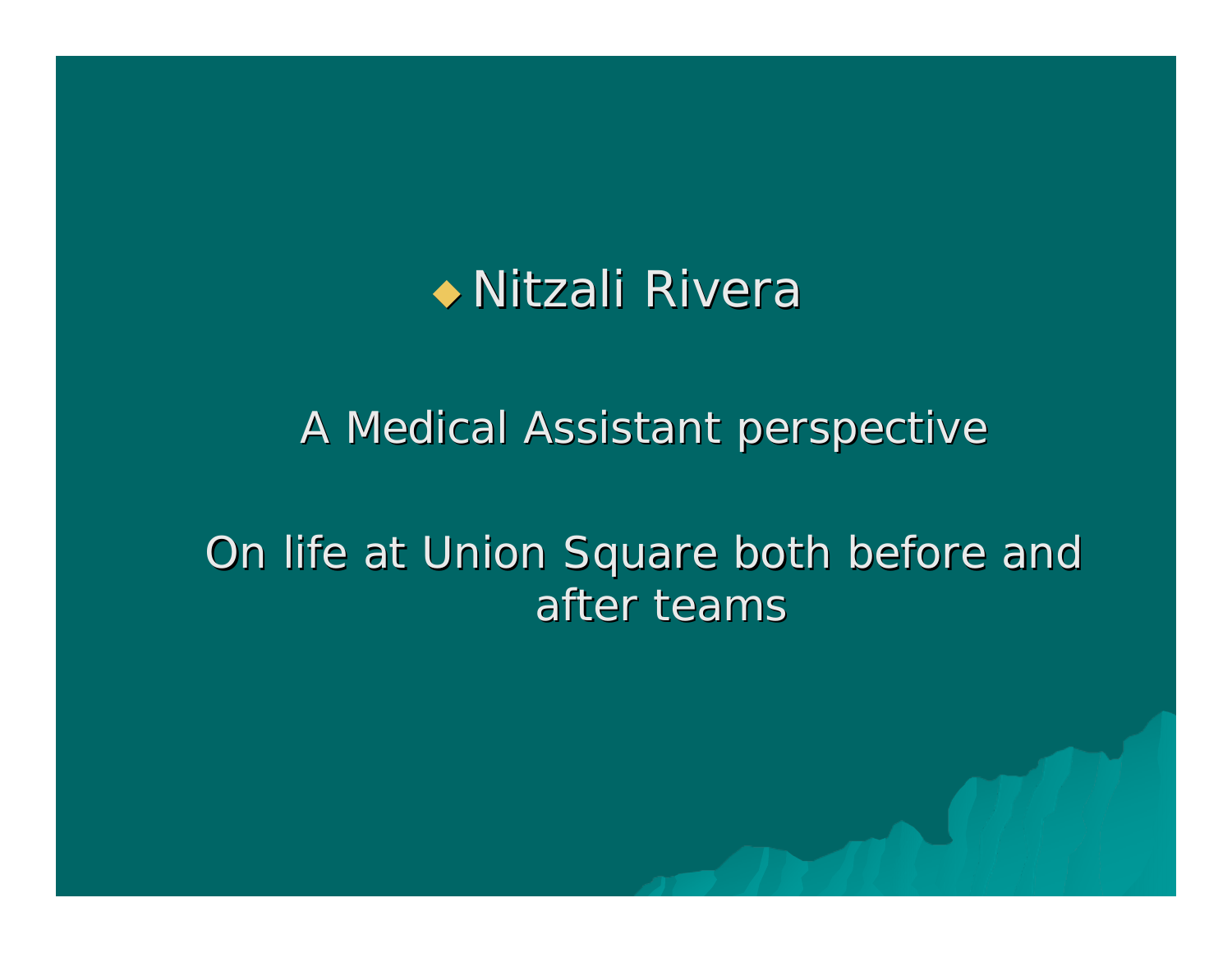# How Teams Began at RFH

• Dissemination of Planned Care Model to our site created the concept of teams for achieving diabetes and asthma goals.

- However, panel sizes were small, and it didn't<br>really take hold because the only time the<br>team shared this panel of patients was once a<br>month when they were thinking about diabetes and asthma.

 "Aha "Aha" moment: all of our primary care<br>work—not just our quality goal work— could be conceptualized as work done by teams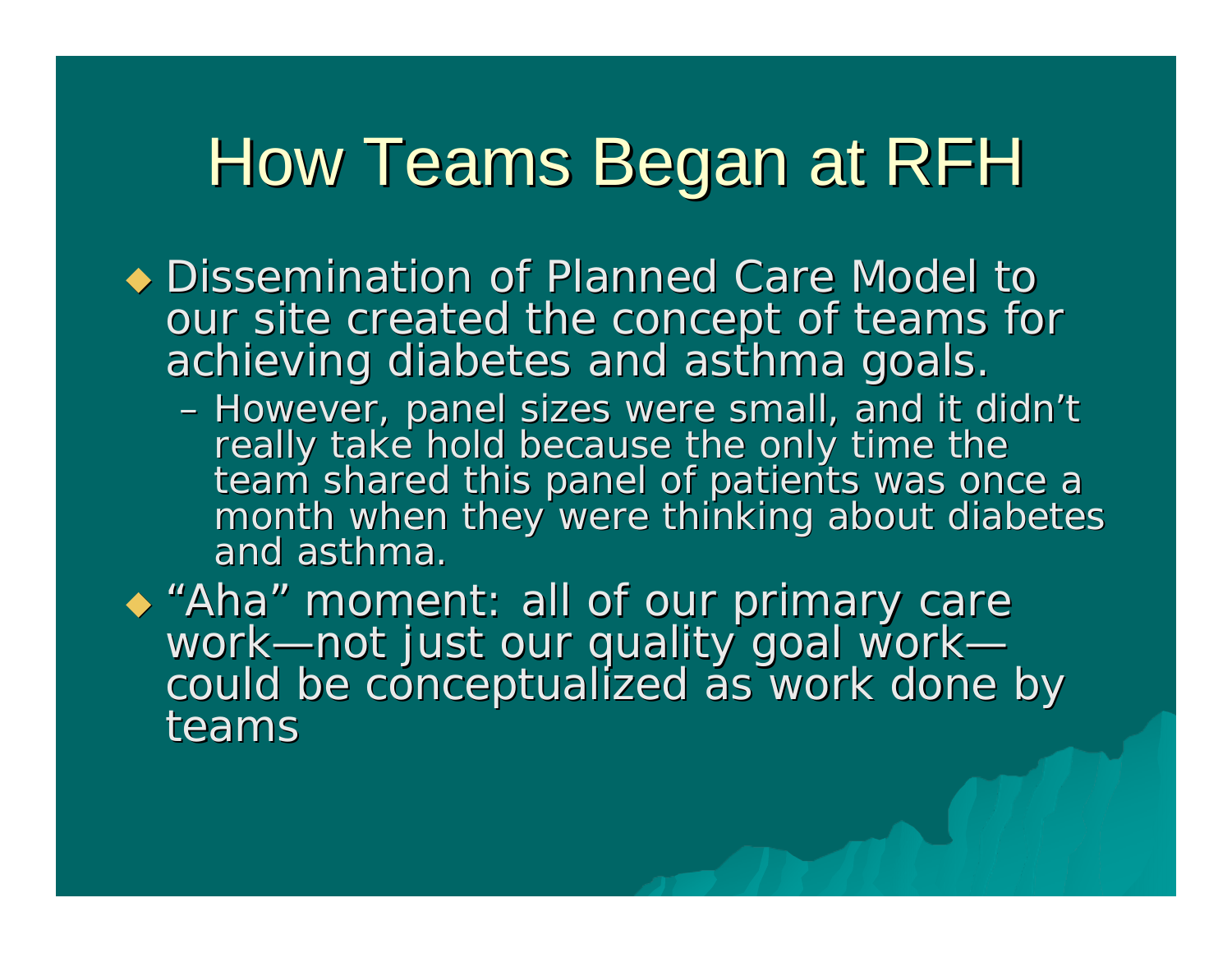# Development of MD-MA Dyads

- $\blacklozenge$  Initially started as MA/MD dyad, who shared the work of seeing patients together
- Defined role of MA and MD during patient care sessions, including expectations for pre-visit, during the visit and the post visit follow-up
- $\leftrightarrow$  Scheduled to make sure these teams were always working together during patient care sessions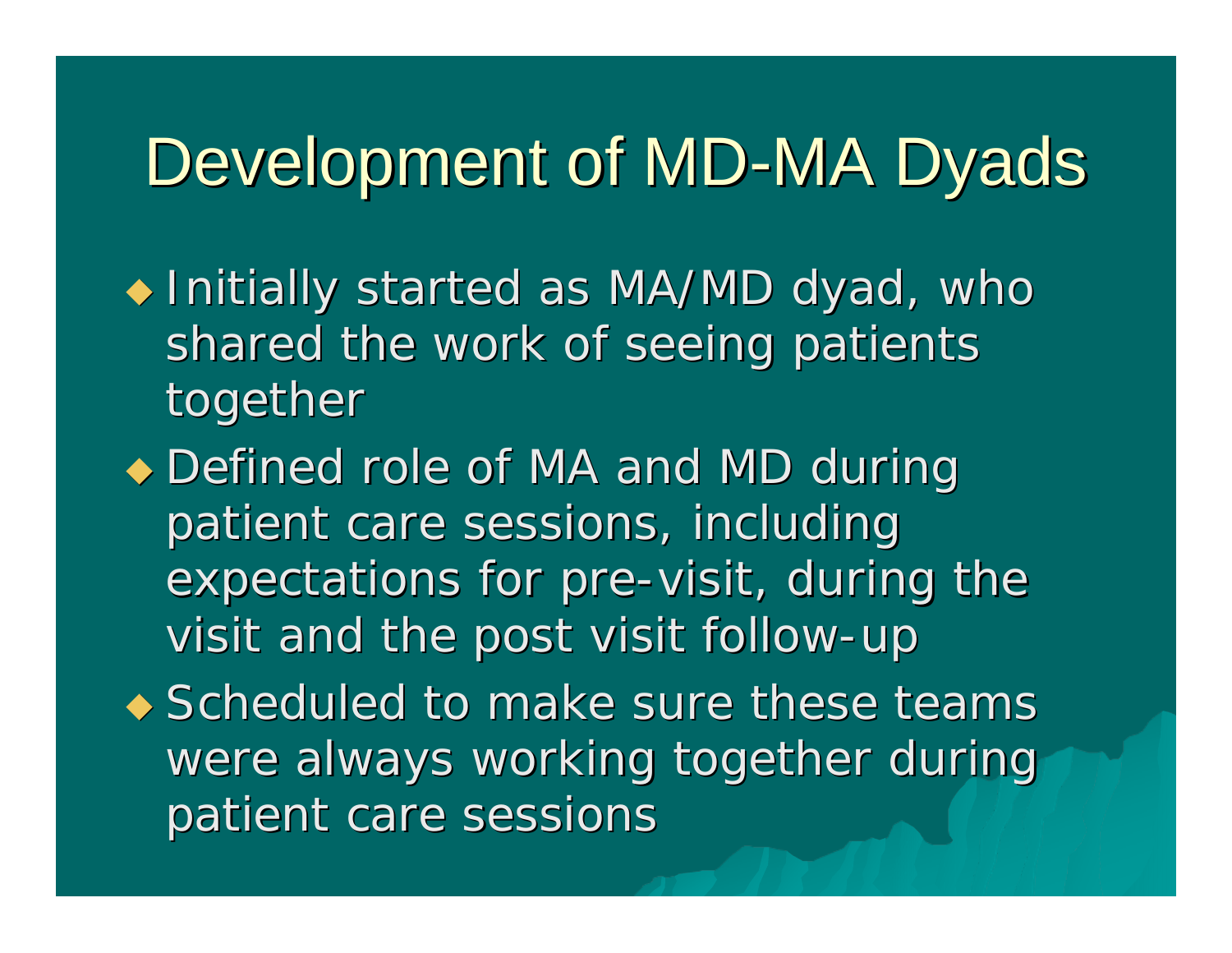# Development of MD-MA Dyads

- $\blacklozenge$  Led to the development of a sense of shared panel –– these dyads belonged to a certain group of patients and got to know certain group of patients and got to know these patients very well for ALL their health and social needs
- $\leftrightarrow$  Patients came to know both their doctor and their MA by name...and to begin to ask for both.
- $\blacklozenge$  MAs began to see themselves as givers of care, not as staff—and began innovating themselves.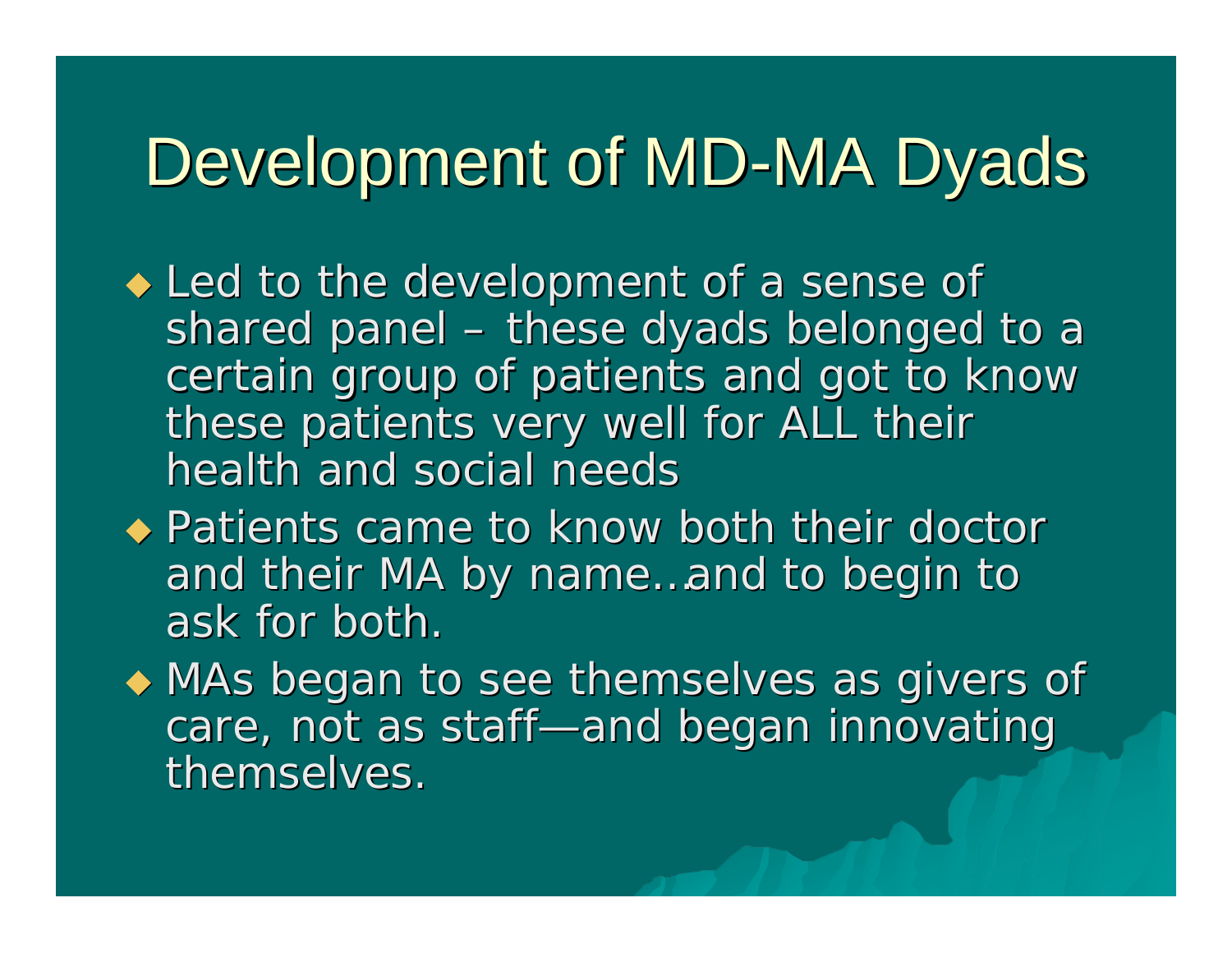#### Lessons Learned

 $\blacktriangleright$  Value of defining roles and responsibilities clearly for the clinic as a whole (allows interchangeability when needed)

 $\blacklozenge$  Shared understanding of each other's strengths/weaknesses

 New insights: It made more sense New insights: It made more sense for MAs to be the leaders of flow for patient care sessions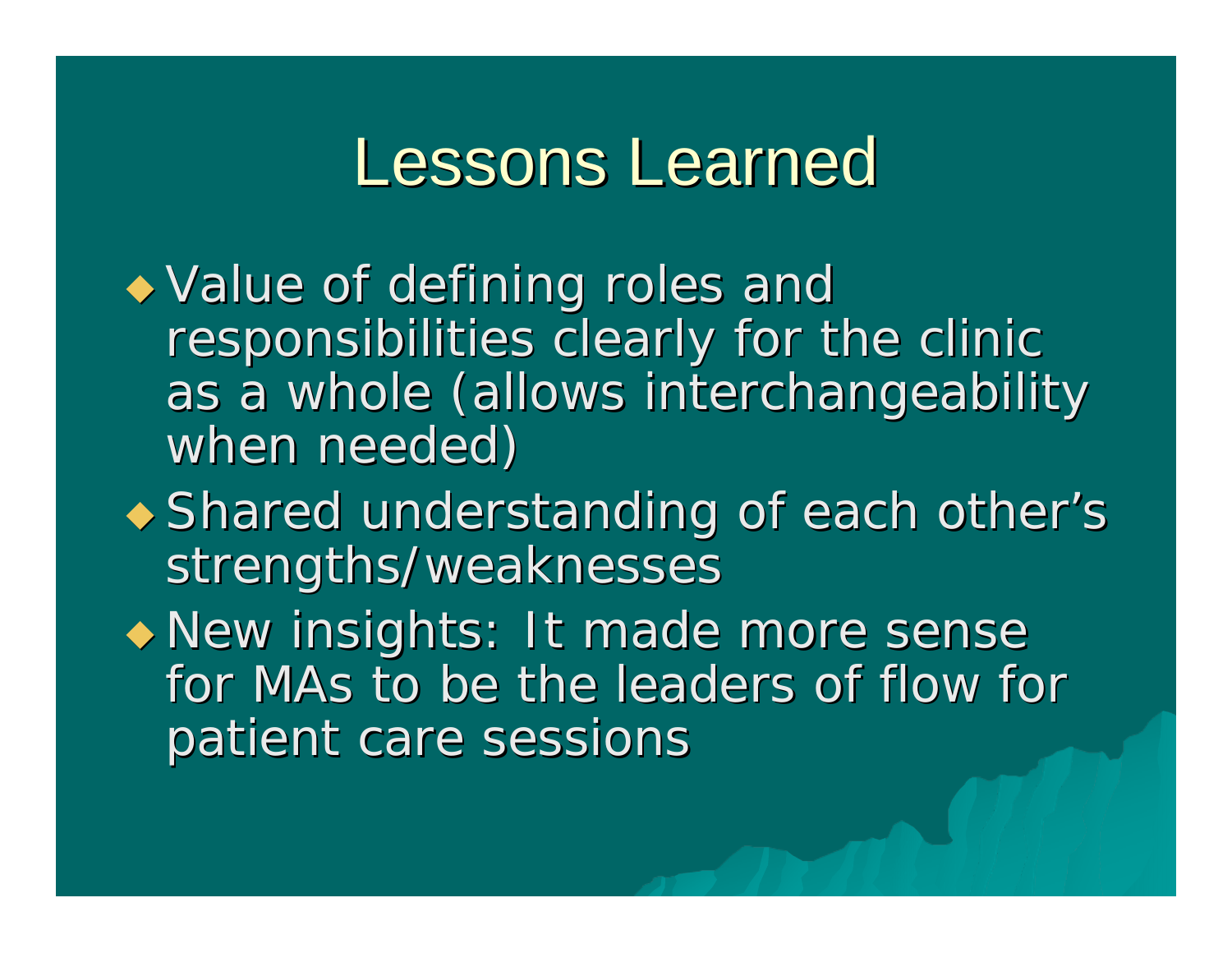# **Team Expansion**

 $\bullet$  Expanded teams to include Front Desk and Nursing Staff

 $\bullet$  Ongoing work in integrating diabetes educator, nutritionist, mental health team, social work more actively in the work of our teams

– Depression workflow

◆ Expanded scope of work –– all quality goals, complex case management, etc goals, complex case management, etc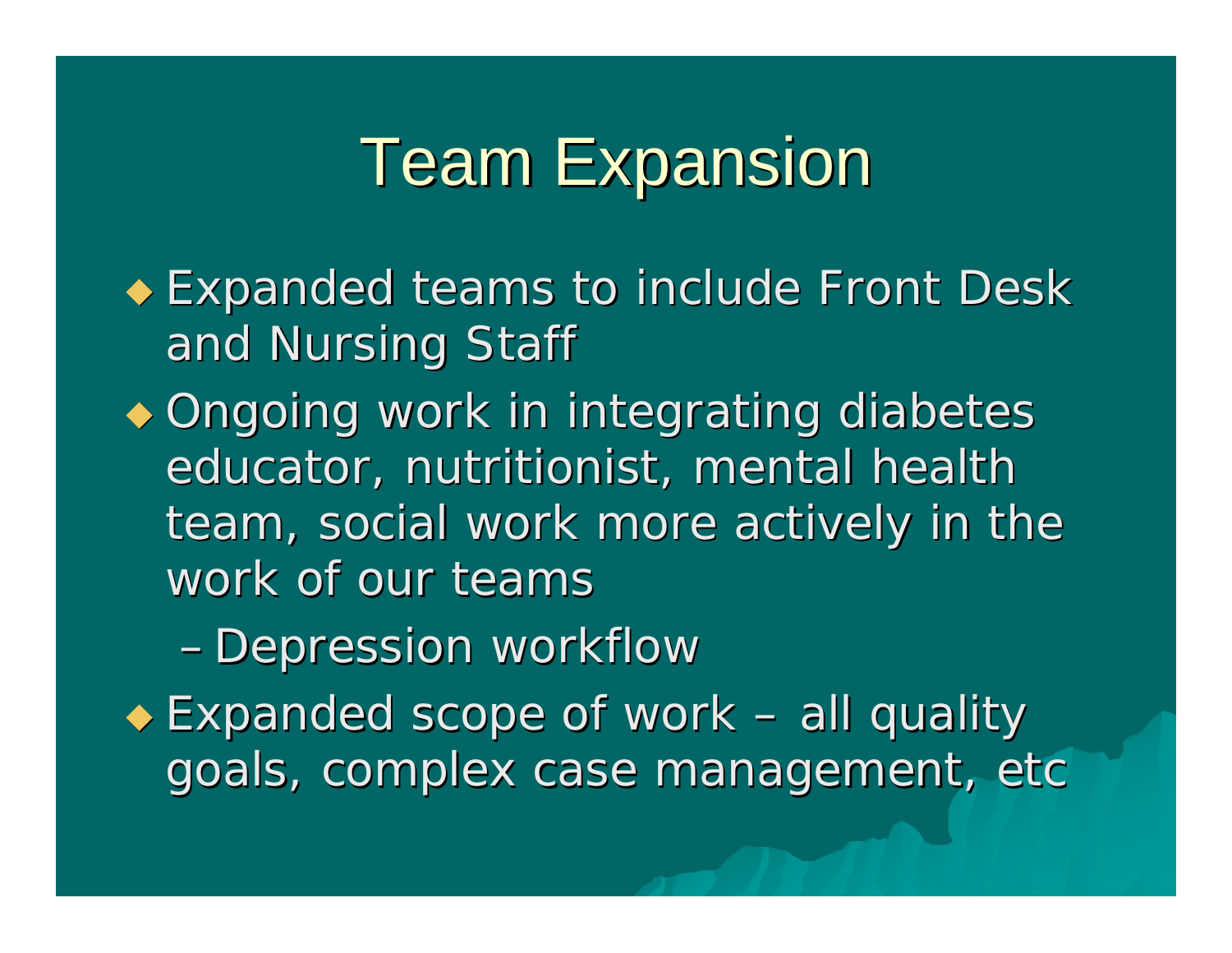# How Teams Structure The Work-A learning process

- $\blacklozenge$  The work of the team is organized around four processes: pre-visit, visit, post-visit and between visits
- ◆ All MA-MD pairs are strongly encouraged to "huddle " prior to and after each patient care session.
	- $-$  Expectations of what each person will do during the huddle. huddle.
	- Significantly improved the flow and productivity of each session (#s of pts seen, what was done for each patient)
	- Meet regularly as a whole team to manage "between visit" " work
	- –– Celebrate successes , discuss patients who are struggling, review quality goals, plan outreach, assign tasks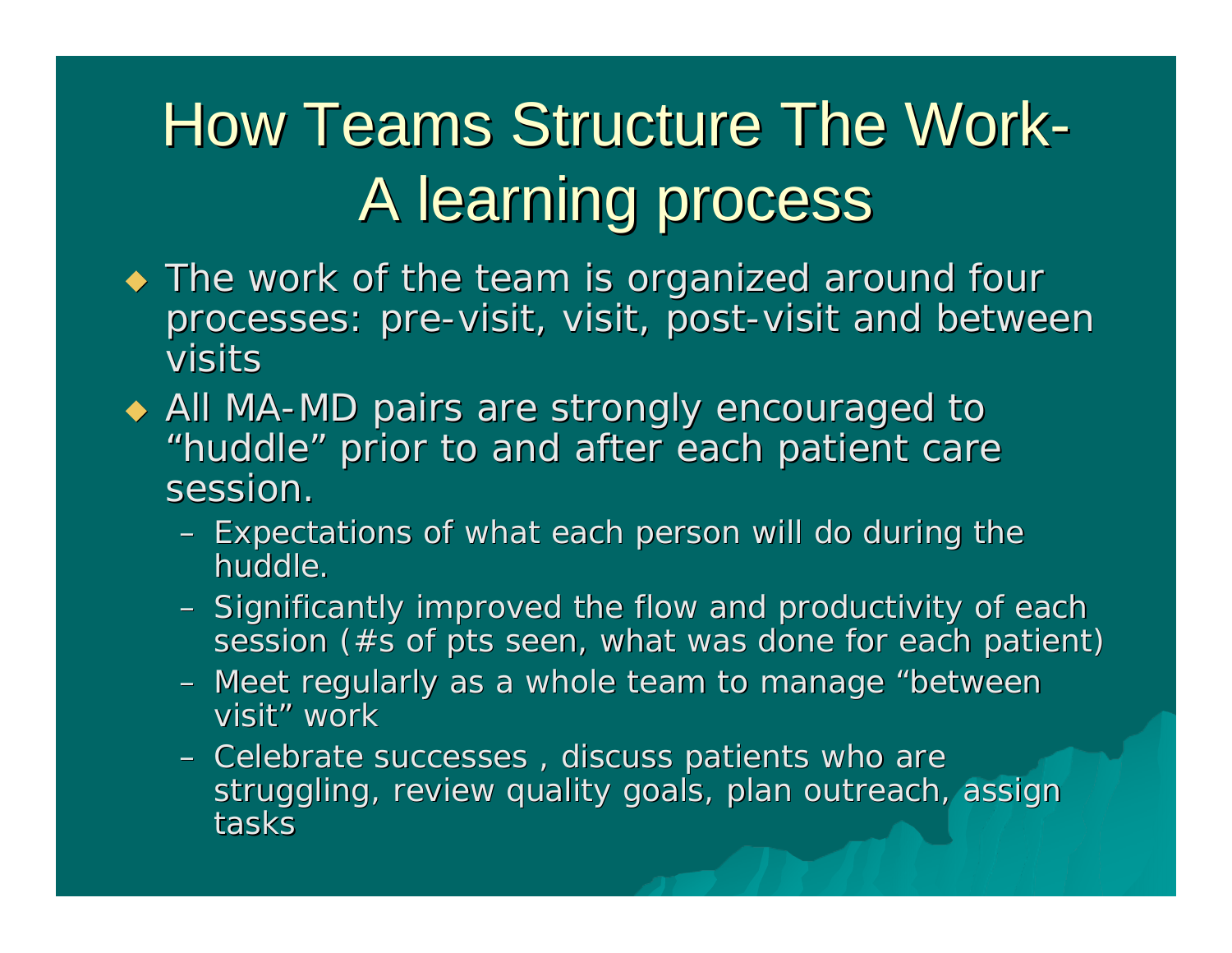# Frequency of Team Meetings-A learning process

- $\blacklozenge$  Early in our development this was left up to each team to self schedule-not very effective
- $\blacklozenge$  We then decided to set time aside once monthly at one of our bimonthly all-staff meetings improved improved
- $\blacklozenge$  Increased to meet bimonthly at the staff meetings. " A -ha " moment when we realized that patient care team work was more effective during those weeks when we met

 $\blacklozenge$  Now have a set schedule for each team to meet each week. This required arranging coverage for front desk staff and nursing but has improved our overall work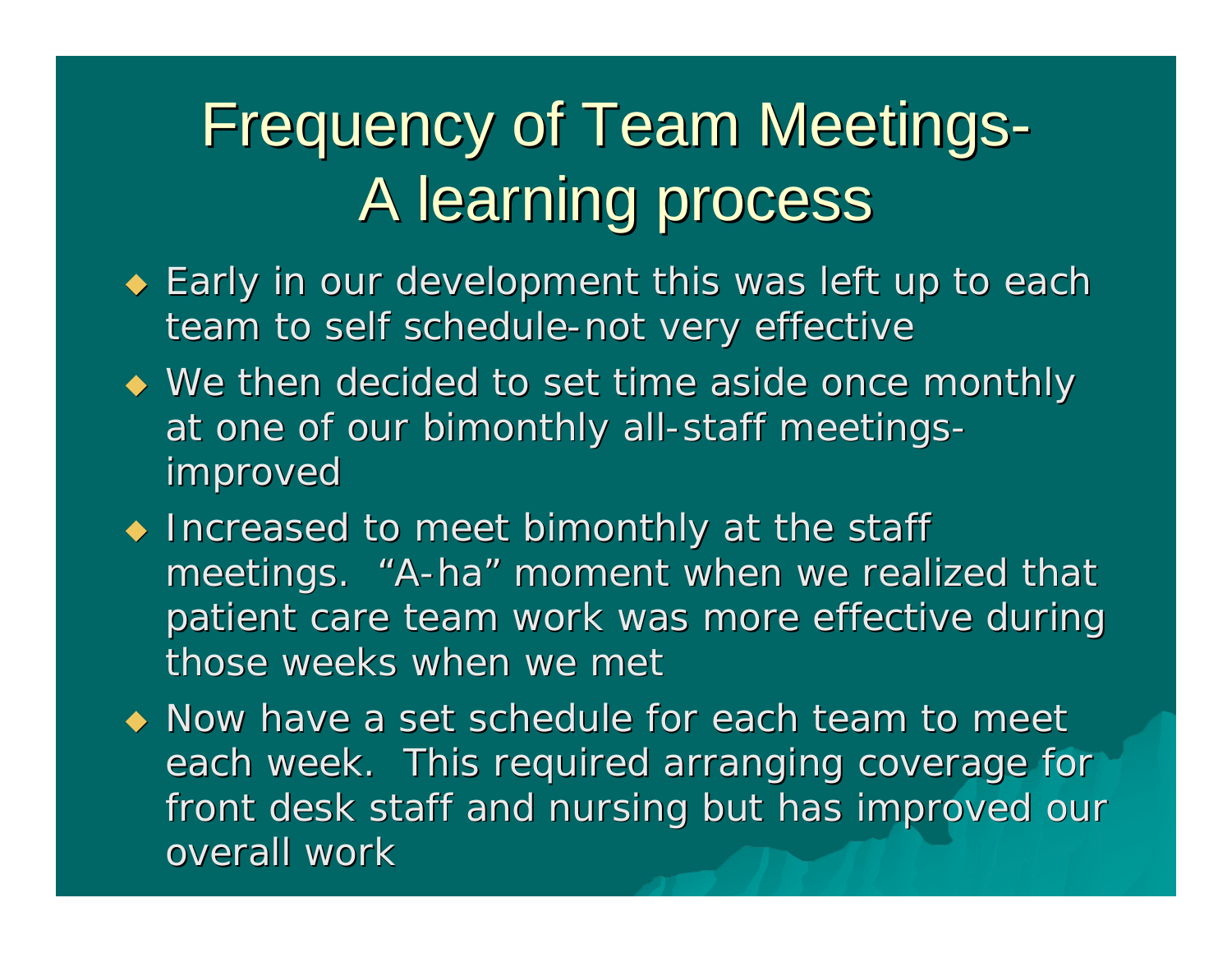# How Teams Find Time for This **Work**

- $\blacklozenge$  Ongoing -Ongoing- during down time in sessions or<br>at front desk at front desk
- $\blacklozenge$  Medical assistants have administrative time built into their schedules
- **Front end staff have some preserved time**  $\bullet$  Front end staff have some preserved time to work on outreach
- We needed to restructure provider and<br>Staff time to make this model effective staff time to make this model effective
- The significant improvement in flow and quality have made this feel like productive<br>time for providers.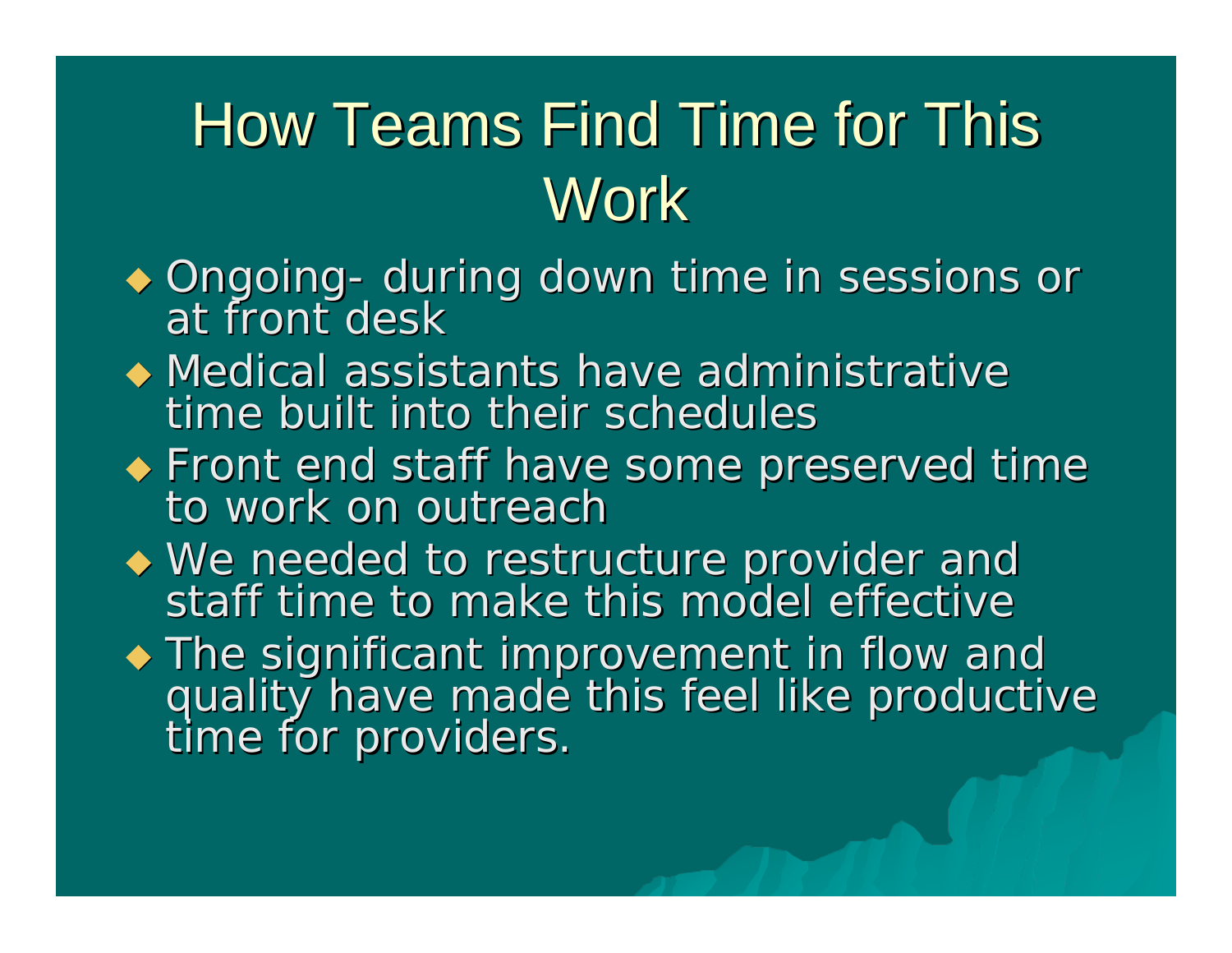#### **Engaging and Empowering Team Members**

#### $\rightarrow$  Orientation

- $\triangle$  Education and training
- **Empowerment in decisionmaking** about the workflow itself
- Envisioning leadership as teamwork Envisioning leadership as teamwork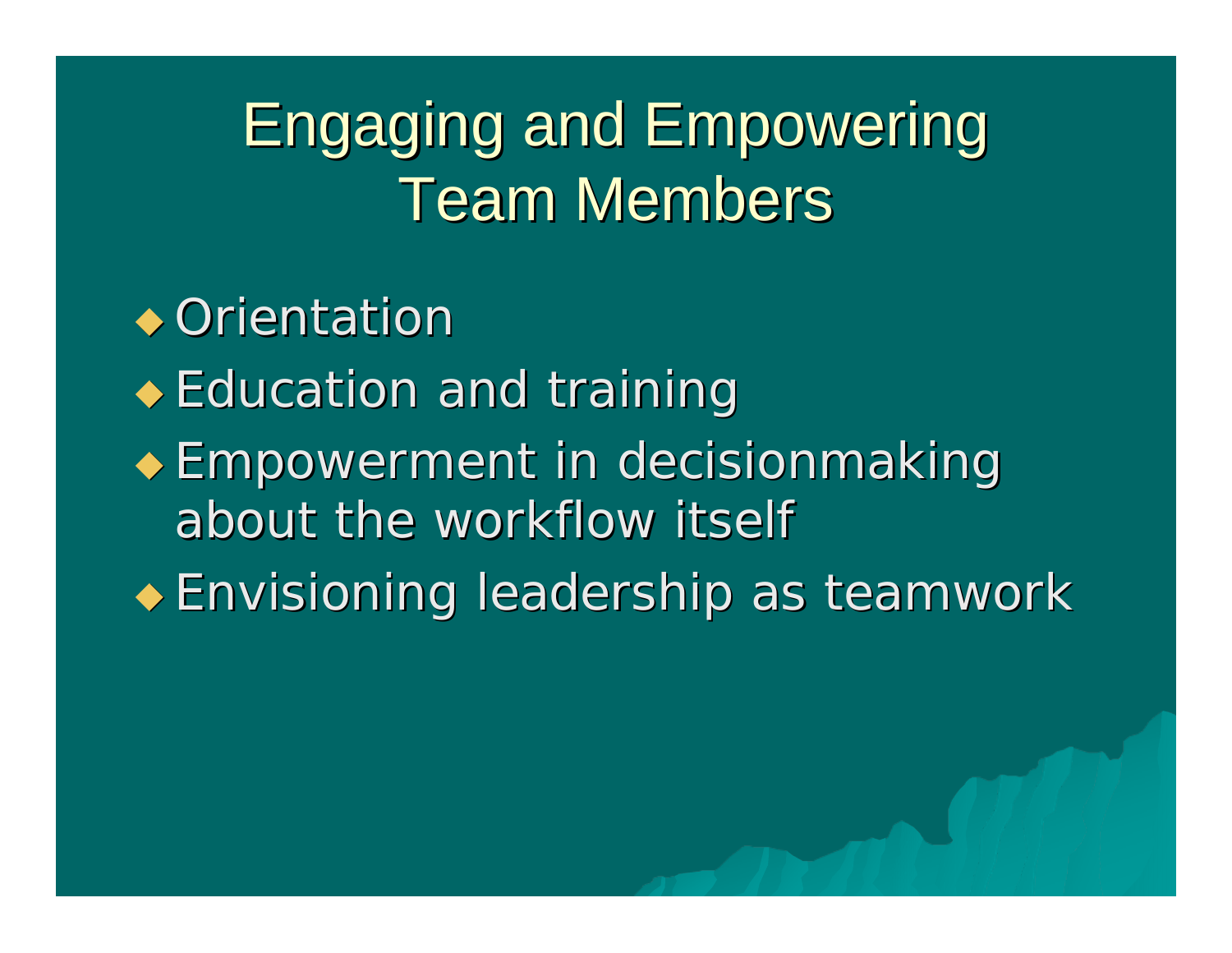# **Team Orientation and Training**

- Clear hiring strategy to identify candidates who will succeed in this model
- Every new staff member spends time shadowing different team meetings
- Concept of patient care teams and their<br>
Concept of patient care teams and their<br>
corientation<br>
expected role is a focal point of new staff orientation

• Ongoing training occurs at the bimonthly ◆ Ongoing training occurs at the bimonthly<br>staff meetings, individual team meetings,<br>and during our all-clinic retreats

 $\blacklozenge$  Still an area we would like to improve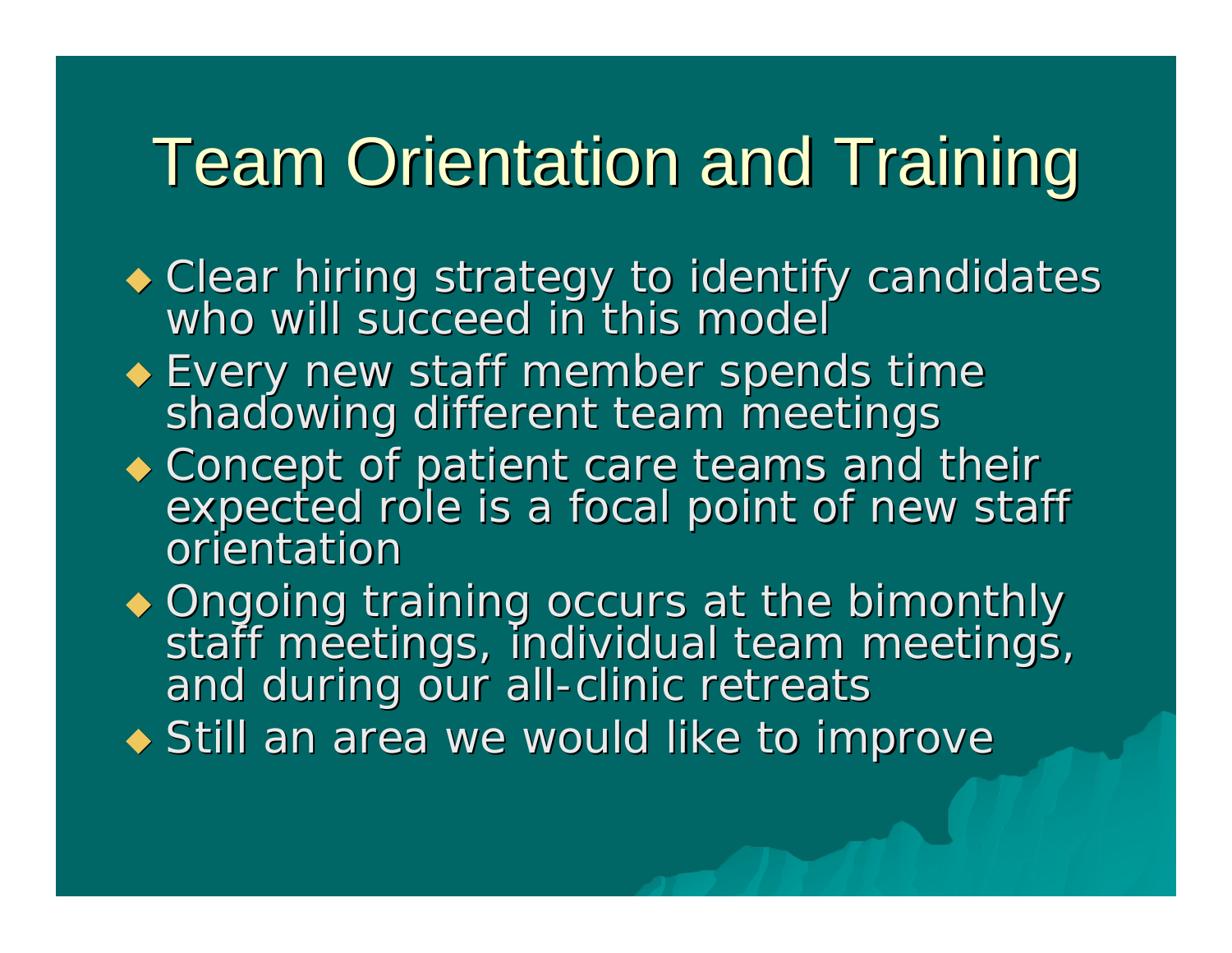# Using Workflow Approach to Defining Team Roles

- $\blacklozenge$  EMR implementation required us to conceptualize our work in caring for patients as workflows
- $\blacklozenge$  At the same time, we were doing a team development series of retreats to development series of retreats to strengthen the functioning of our teams

 $\leftrightarrow$  Most effective workflows were created when we included the perspective of all team members and utilized a shared decision making approach in their design.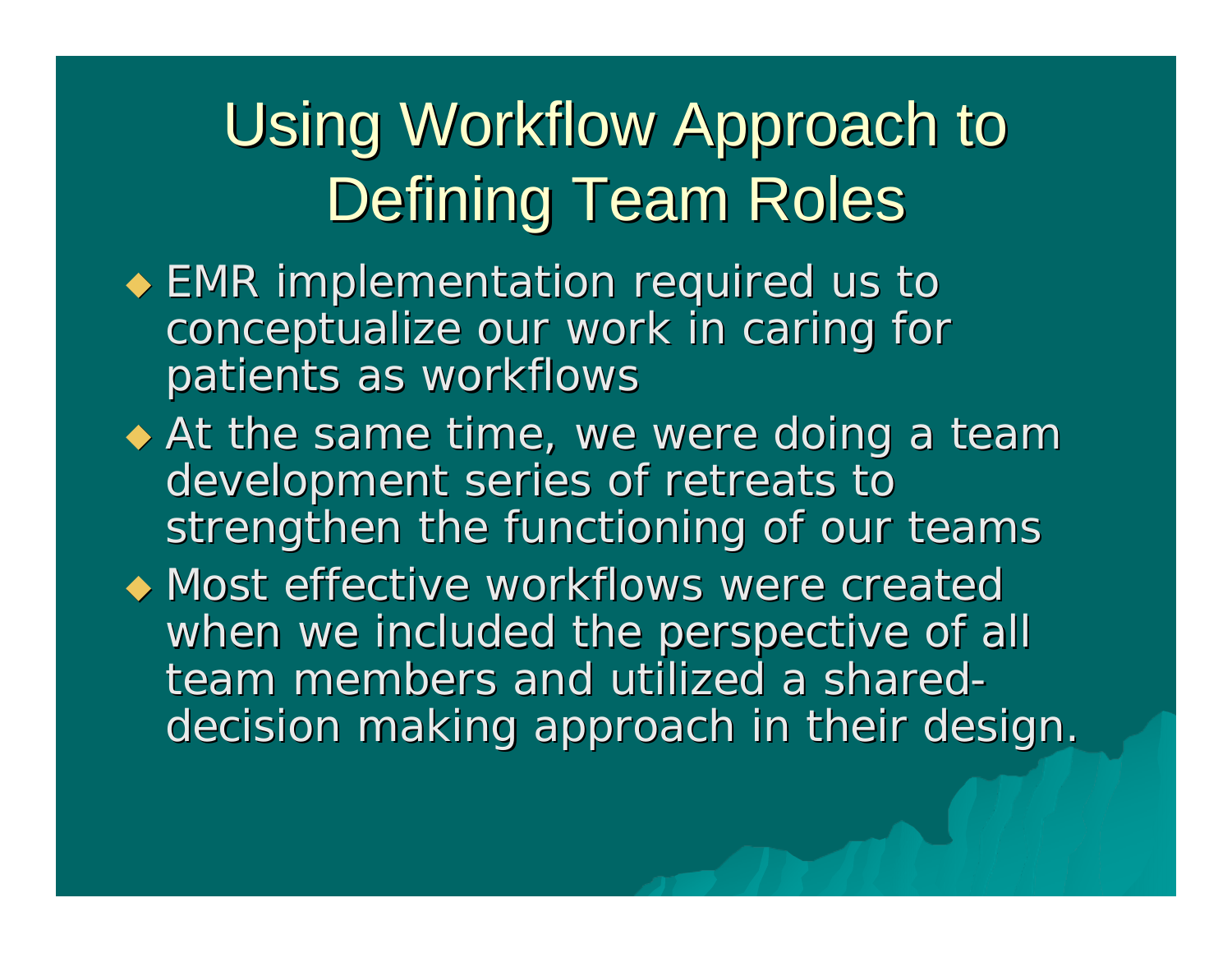# Workflow Team

 $\blacklozenge$  Members include front end staff member, medical assistant, nurse, office manager, nurse manager, nurse manager  $\bullet$  Work of the workflow team -– examples – Ongoing practice flow improvement – Ongoing quality improvement – How to implement new initiatives

- $\bullet$  Colorectal cancer, mammograms
- $\blacklozenge$  H1N1 influx
- $\blacklozenge$  Referral management

 $\blacklozenge$  Meets every other week and has executive ability to change workflow of the clinic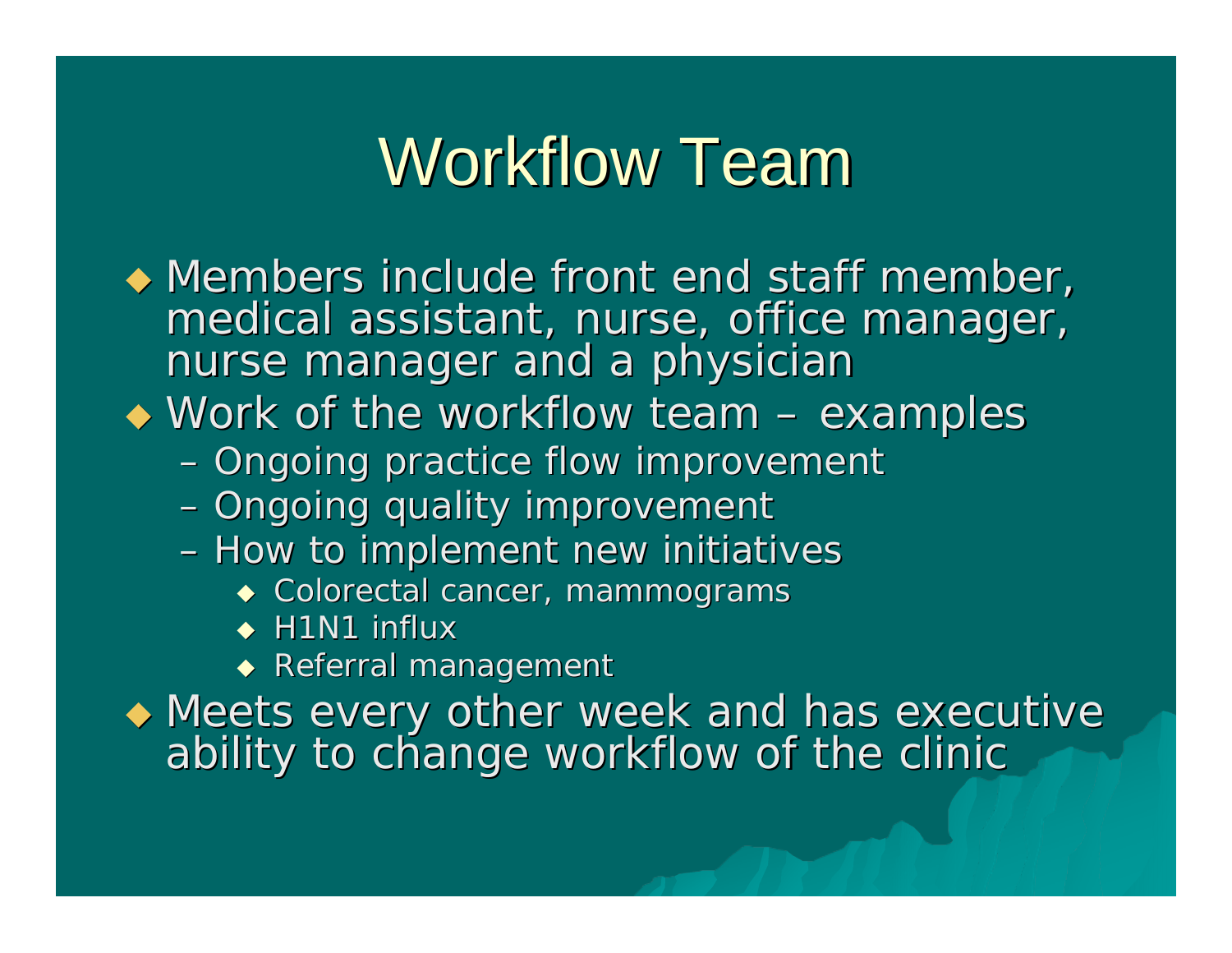# Strengths of Workflow Team

#### – Better workflows

- –– Gives every team member a voice in decision making and dramatically improves buy-in into workflows (no union grievances!)
- Creates a built-in structure for continuous quality improvement quality improvement
- –Rapid dissemination of best practices across Rapid dissemination of best practices across care teams
- –– Allows for experiment-- Pilots and evaluation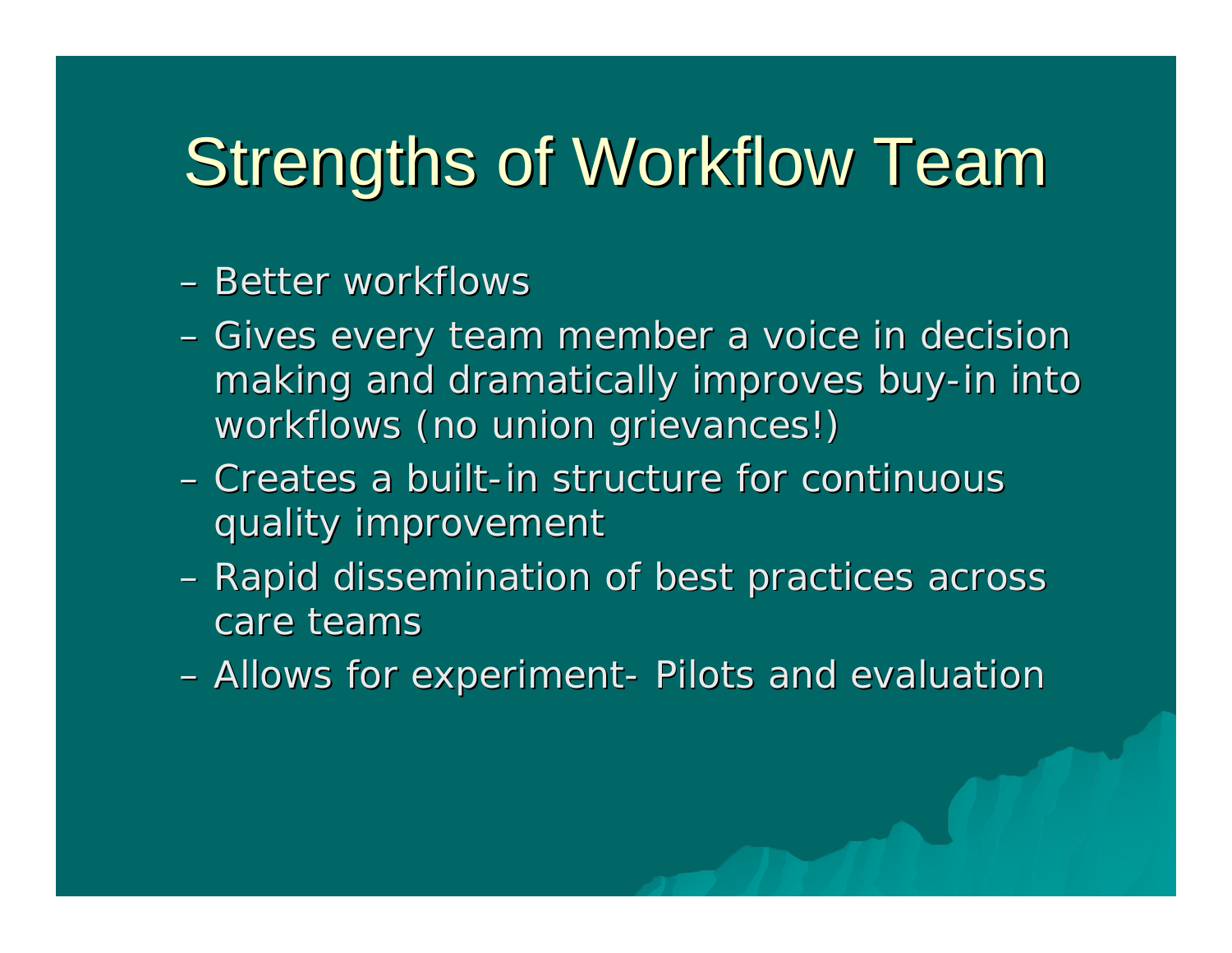#### Lessons Learned

 $\bullet$  Reward for the work is shared (money, celebration, job satisfaction)  $\bullet$  Using staff in new ways  $\rightarrow$  Team engagement in defining roles  $\bullet$  Time to meet  $\rightarrow$  Time to do the work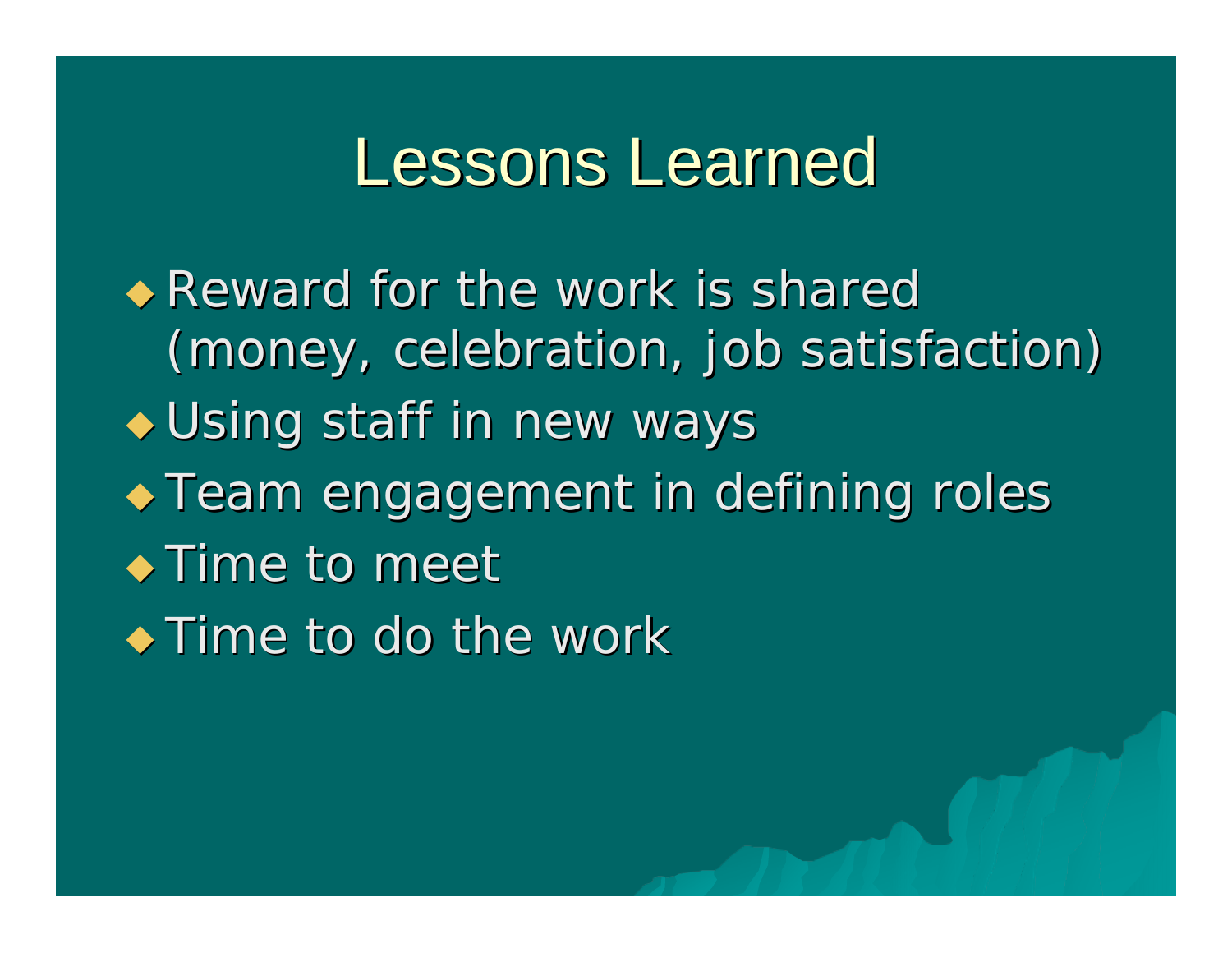#### **Measures of Success**

#### $\rightarrow$  Patient satisfaction

- $-86\%$  of patients feel they wait less than 15 minutes past their appointment time in order to be seen (Wait cycle time 9-21min, depending on provider) 21min, depending on provider)
- 98% of them felt connected to and treated courteously by the receptionist
- ––96% felt they would recommend clinic to family friends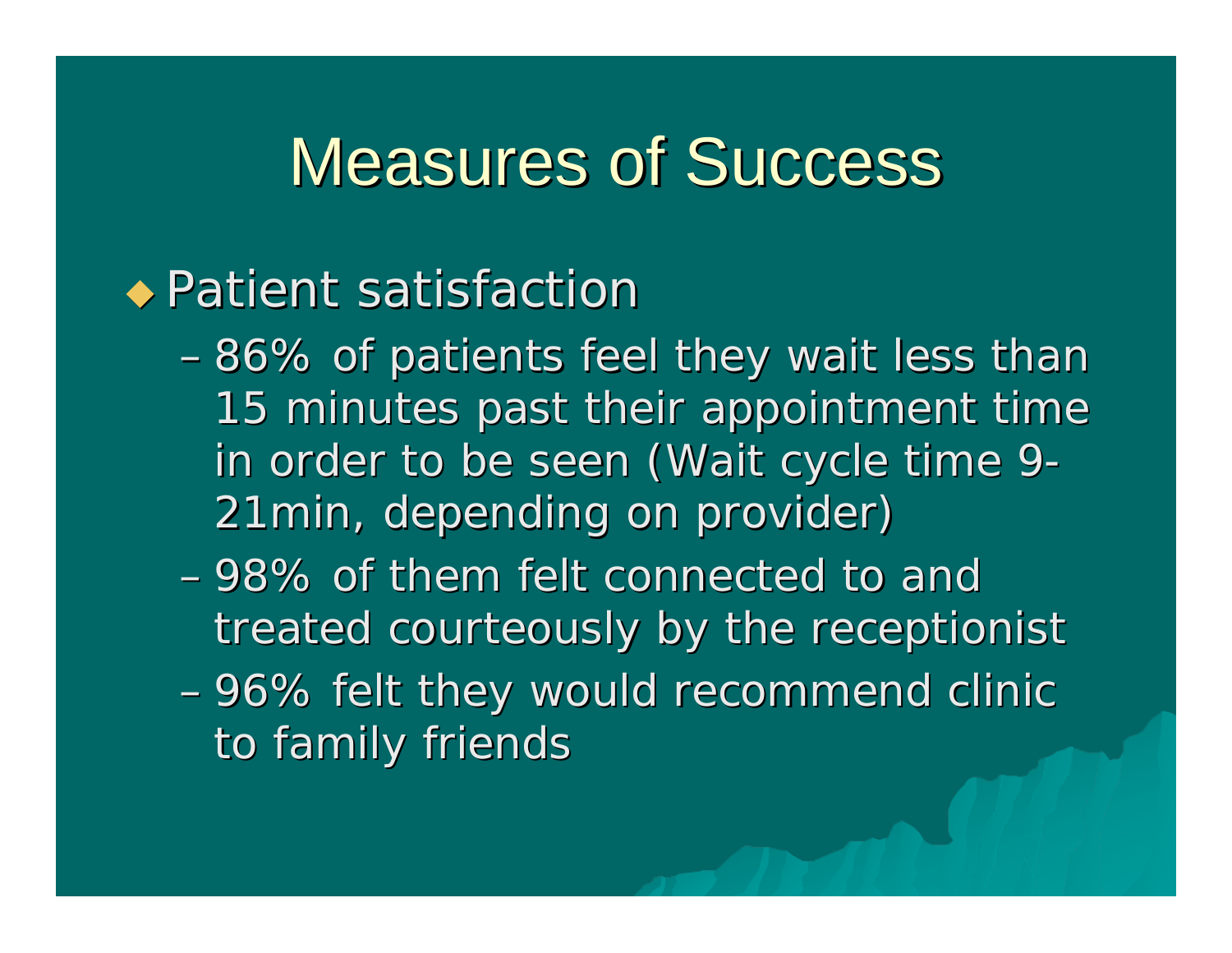#### **Measures of Success:** Growth of the site

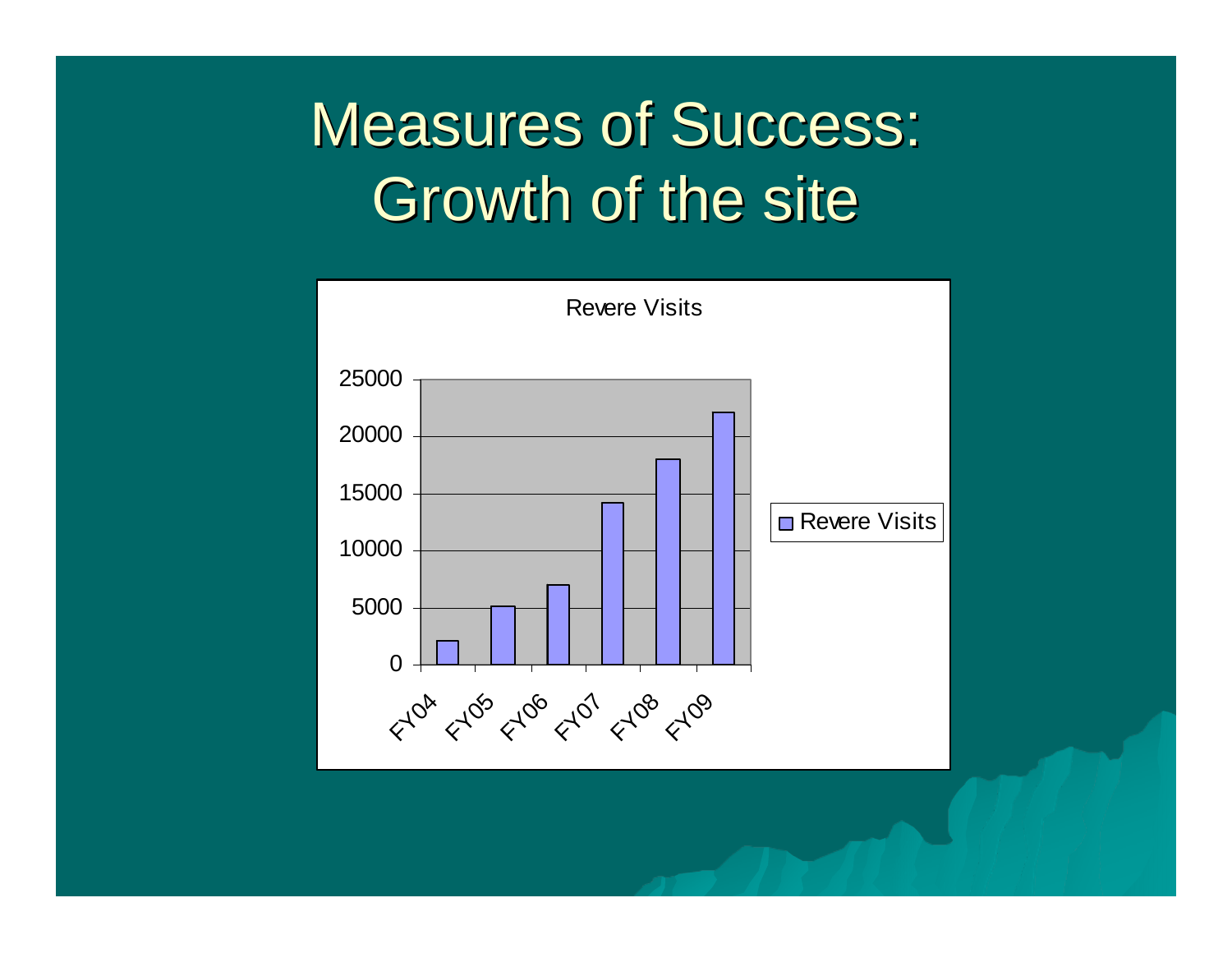#### **Measures of Success: Productivity**

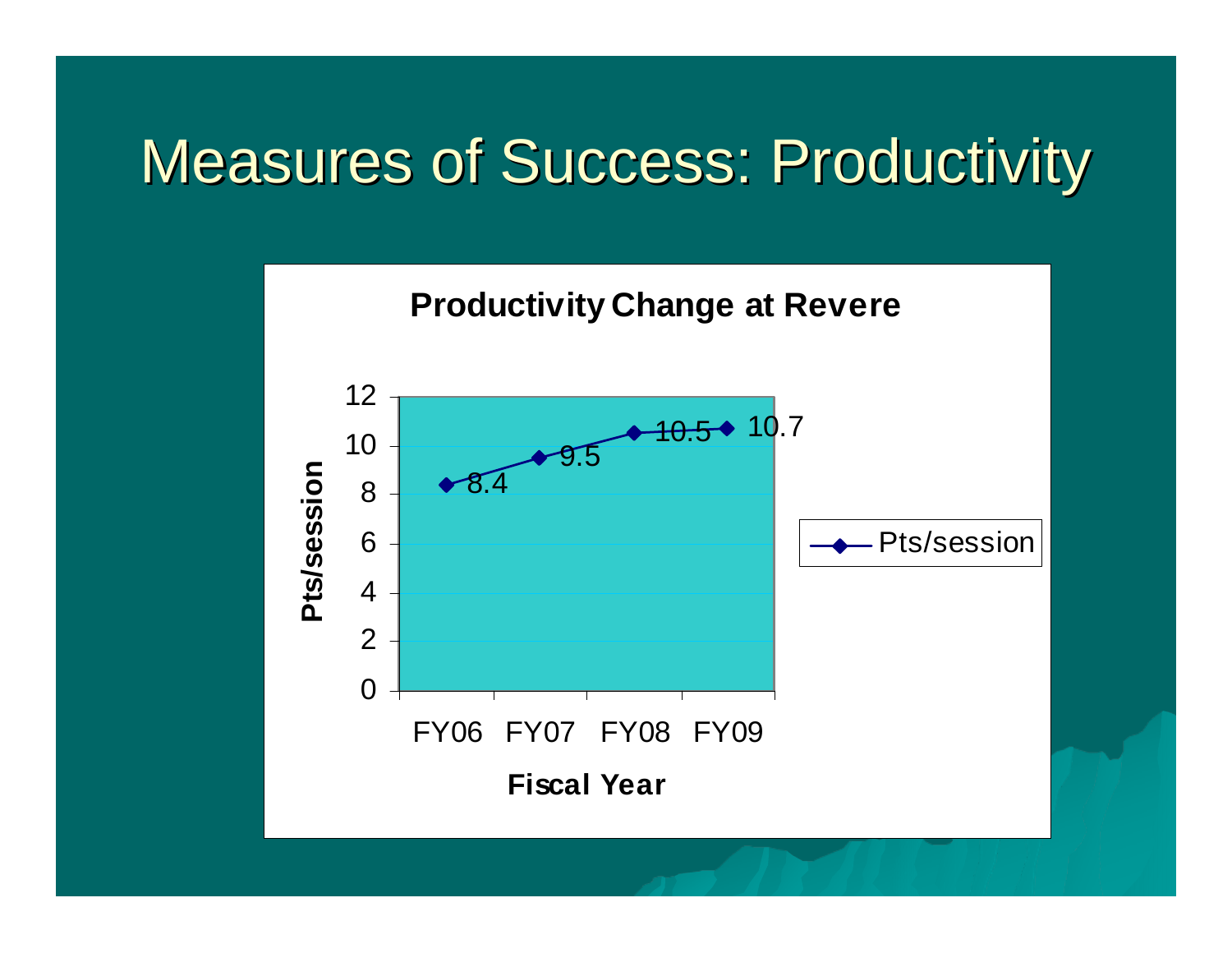# **Measures of success: Quality**

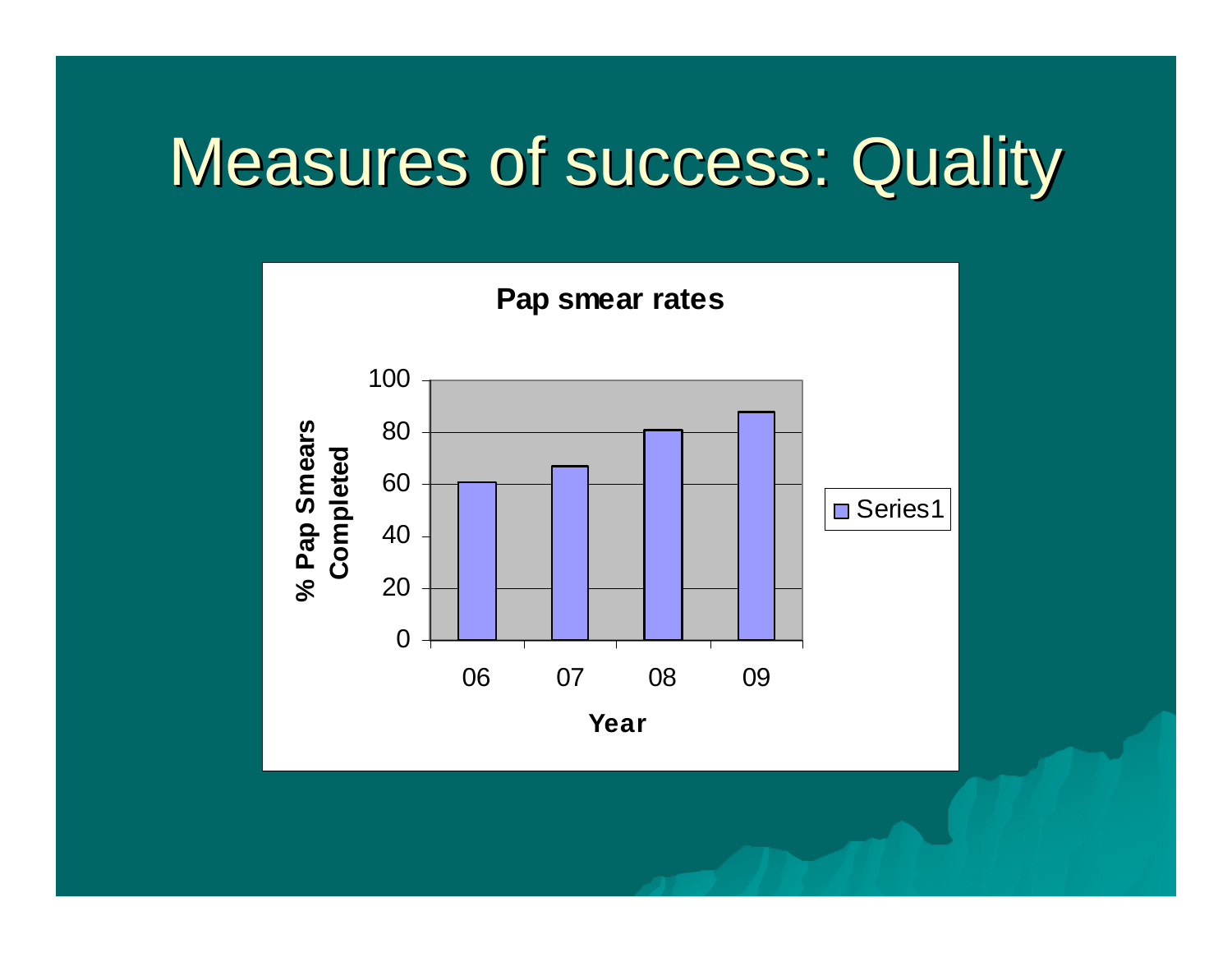#### **Measures of Success**

#### $\rightarrow$  Provider and staff satisfaction

- -Extremely low rate of avoidable turnover despite very challenging financial hurdles as an organization
- -Professional development of staff
- Easy to recruit new staff members to the site
- Staff-led visioning and initiatives
- Providers identified this as a best practice site in organization-wide survey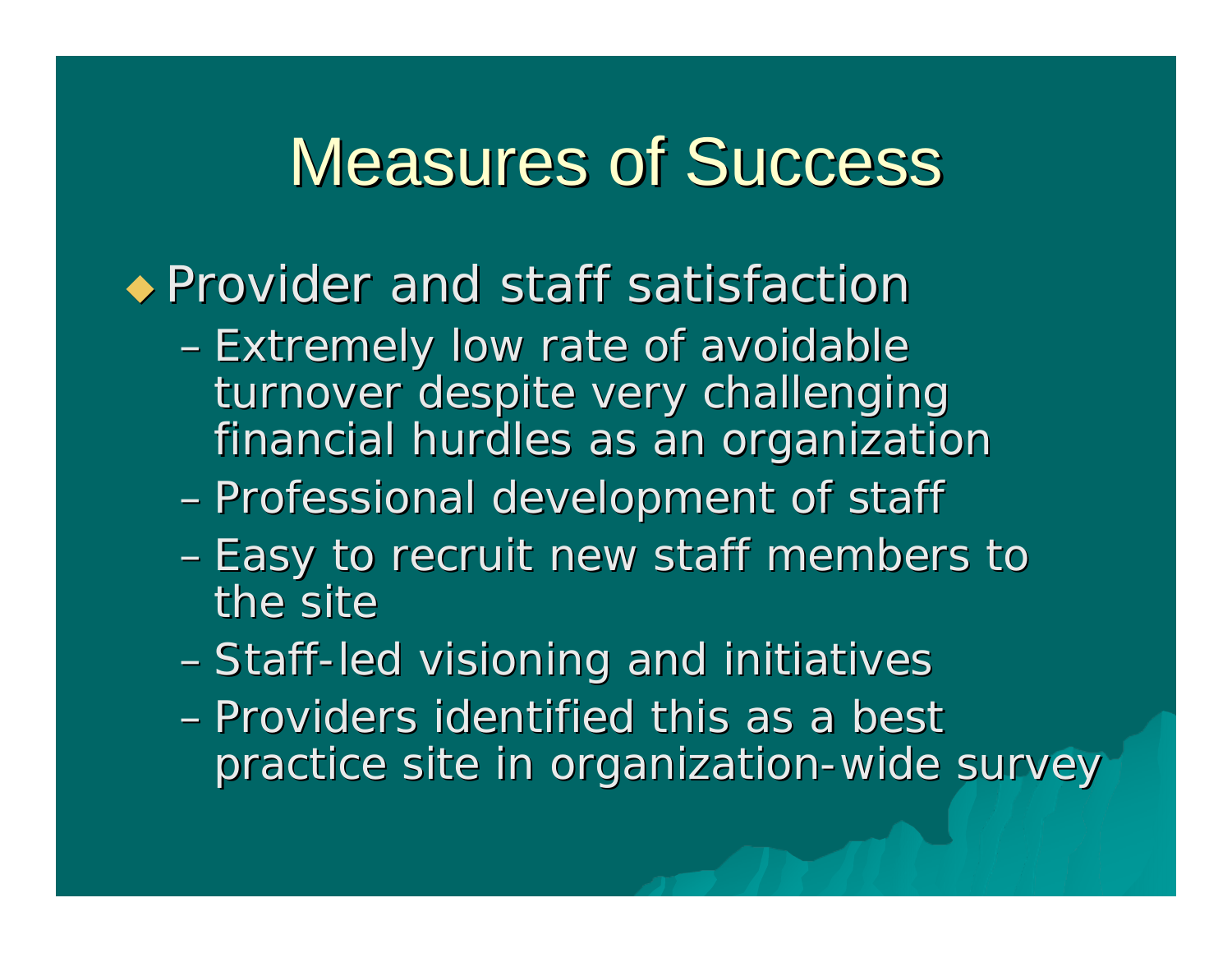# **Things to Watch Out For**

- $\blacklozenge$  Important for people to own the work clear communication, role definition, empowerment
- $\blacklozenge$  Important to preserve a sense of teamwork across care teams – $-$  vacations,  $\overline{\phantom{a}}$ sick days, etc
- $\leftrightarrow$  Appropriate prospective staffing and scheduling really matters
- $\blacklozenge$  Personality management –– help each person to succeed